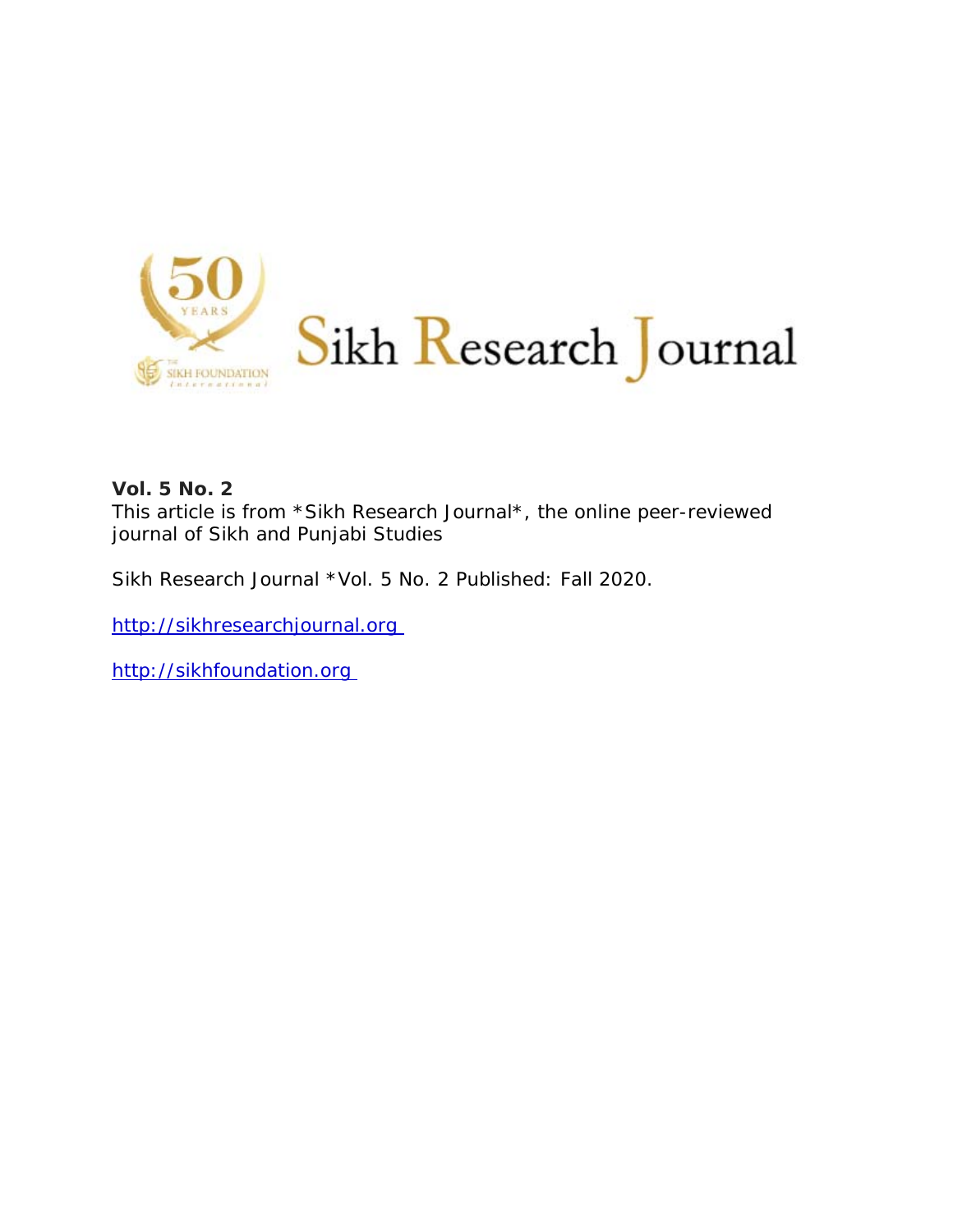## **Book Colloquium**

*Faith, Gender, and Activism in the Punjab Conflict: The Wheat Fields Still Whisper* Mallika Kaur Palgrave Macmillan, 2019 Xxi+304, \$34.99 (pb), ISBN 978-3-030-24673-0

## **Intersection of Faith, Gender, and Activism: Challenging Hegemony by Giving "Voice" to the Victims of State Violence in Punjab**

Navkiran Kaur Chima *International Studies Major, Miami University (Ohio)*

Mallika Kaur's *Faith, Gender, and Activism in the Punjab Conflict: The Wheat Fields Still Whisper* is a strikingly intense book that engages beyond the customary telling of Sikh history and the political turbulence of the 1980s. Instead, it delivers a creative and raw telling of "history" through both traditional historiography and, more importantly, ethnography of the comparatively "voiceless" and marginalized—in this case, the Sikhs of Punjab, Sikh women, and those activists confronting the might of the Indian state. Faith, gender, and activism serve as three common themes which are interwoven through this work, and have relevance to other cases of marginalization and human rights violations throughout the globe as well. Through these themes, the previously "voiceless" are given an opportunity to be seen, speak up, and demand justice.

Mallika Kaur recounts the history of Sikhs in a unique manner using concurrent timelines flowing, on one hand, chronologically from Maharaja Ranjit Singh's early 19<sup>th</sup>-century empire toward the present and, on the other hand, from the present into the past. These timelines collide in the momentous year of 1984, which is utilized to encapsulate the nature of faith and activism in confronting the excesses of power and demanding a more just social and political order. The specific events covered in her book are often not relatively well-known, but this adds to the contribution of her research—that is, why read about what is known whereas excavating the "voices" of the marginalized from obscurity is an important contribution of both histography and ethnography. The book itself focuses on three activists—Baljit Kaur, Inderjit Singh Jaijee, and Justice Ajit Singh Bains—whose lives and human rights research and advocacy act as portals into the violent world of insurgency, counterinsurgency, and human rights abuses of 1980s Punjab.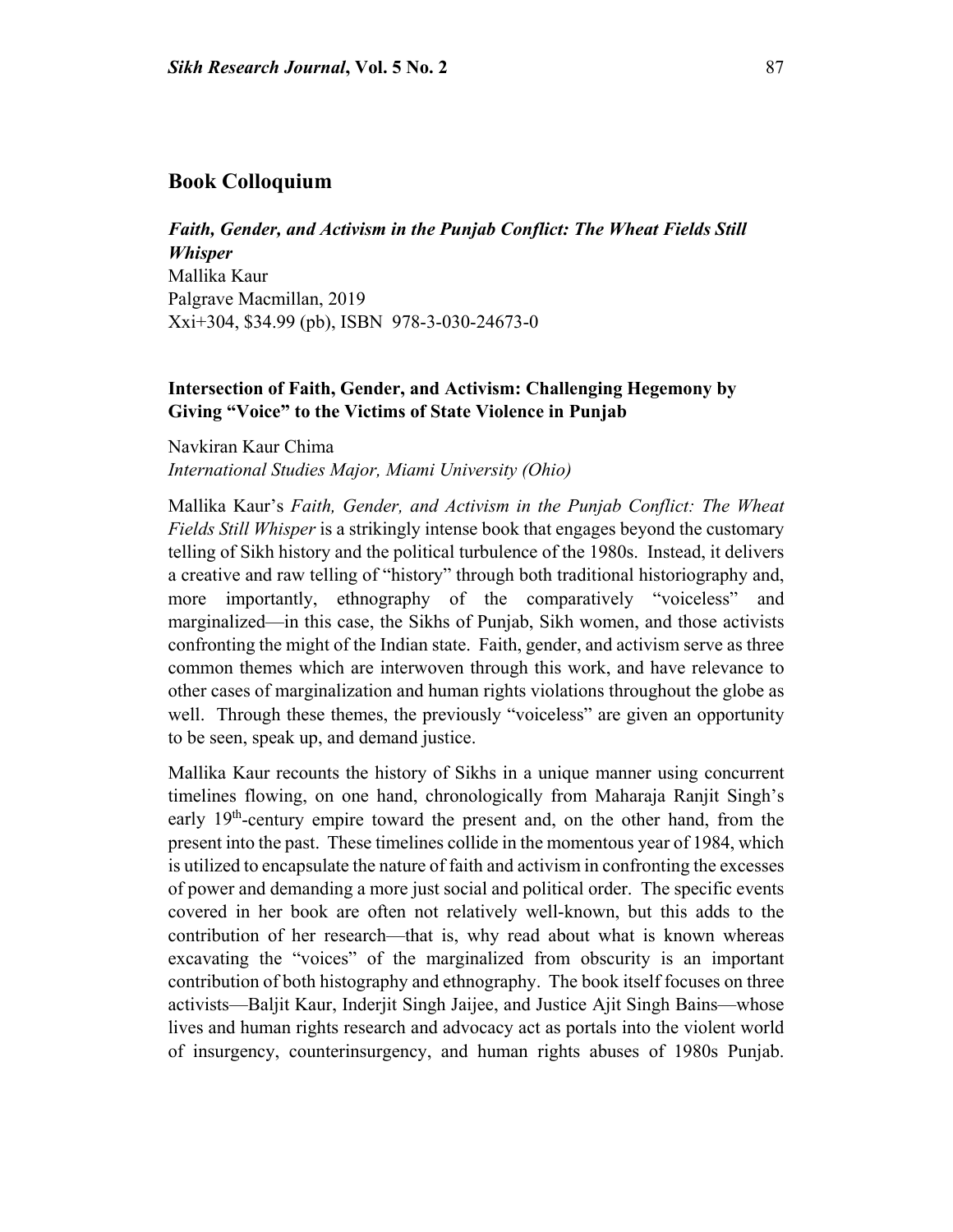Through their experiences are revealed the stories and experiences of other previously "voiceless" victims of state oppression, including women and children.

As a young Sikh-American woman, Mallika Kaur's book provided me an opportunity to "experience" the violent conflict and human rights tragedy of Punjab during the 1980s/1990s. In particular, narratives of the victims of state oppression, who never lost their sense of agency in even the most harrowing of circumstances, provided a human element to the usual event-based telling of history. These narratives, dynamics of oppression and cruelty, and heroic attempts of the protagonists of the book to not allow these events, experiences, and history to be lost to an otherwise hegemonic official narrative of the Indian state allowed me to connect the abstract concepts of "marginalization," "agency," and "social justice" to tangible experiences and feeling in my own felt "history" as a Sikh woman. In this respect, while reading Mallika Kaur's book, I became a part of the historical and human narrative by linking my faith and Sikhi, my gender and experience as a woman, and activism and commitment to social and political justice.

Of particular importance is the trite but important notion that history has always been written by the "victors" as a means to institutionalize a sense of power and control over the voice and memory of marginalized groups and individuals—in other words, becoming hegemonic. Hegemonic powers—in this case, the majoritarian Indian state—attempt to warp history to write themselves into the "story" as the protagonist while demonizing the targeted "other" to justify cruelty and violence. The state-sponsored educational system and official histories are a part of this hegemonic project. Mallika Kaur is able to challenge this official narrative and, in fact, break open the layers of dominance and interpretation by recording the bravery and courageous actions of numerous common people of Punjab, including women. While reading this book, I was often overcome with emotion, as I "lived" the experiences told by the three individuals. Of equal importance was Mallika Kaur's own innocent childhood memories in Punjab, which helped juxtapose the banality and beauty of everyday life in Punjab with the untold human cruelty that was happening at the time in the police stations, interrogation (read: torture) centers, and wheat fields of Punjab.

In particular, Baljit Kaur's accounts in the book were especially moving and relevant for me. The role of women in Sikh history, including during the 1980s/1990s, is often lost in narratives and accounts traditionally told by men in books, films, media, and social settings. In this respect, Mallika Kaur's book helps to erode the traditional "masculinized" versions of Sikh history. For example, Baljit Kaur proves that a gender-based hegemonic narrative is incomplete when she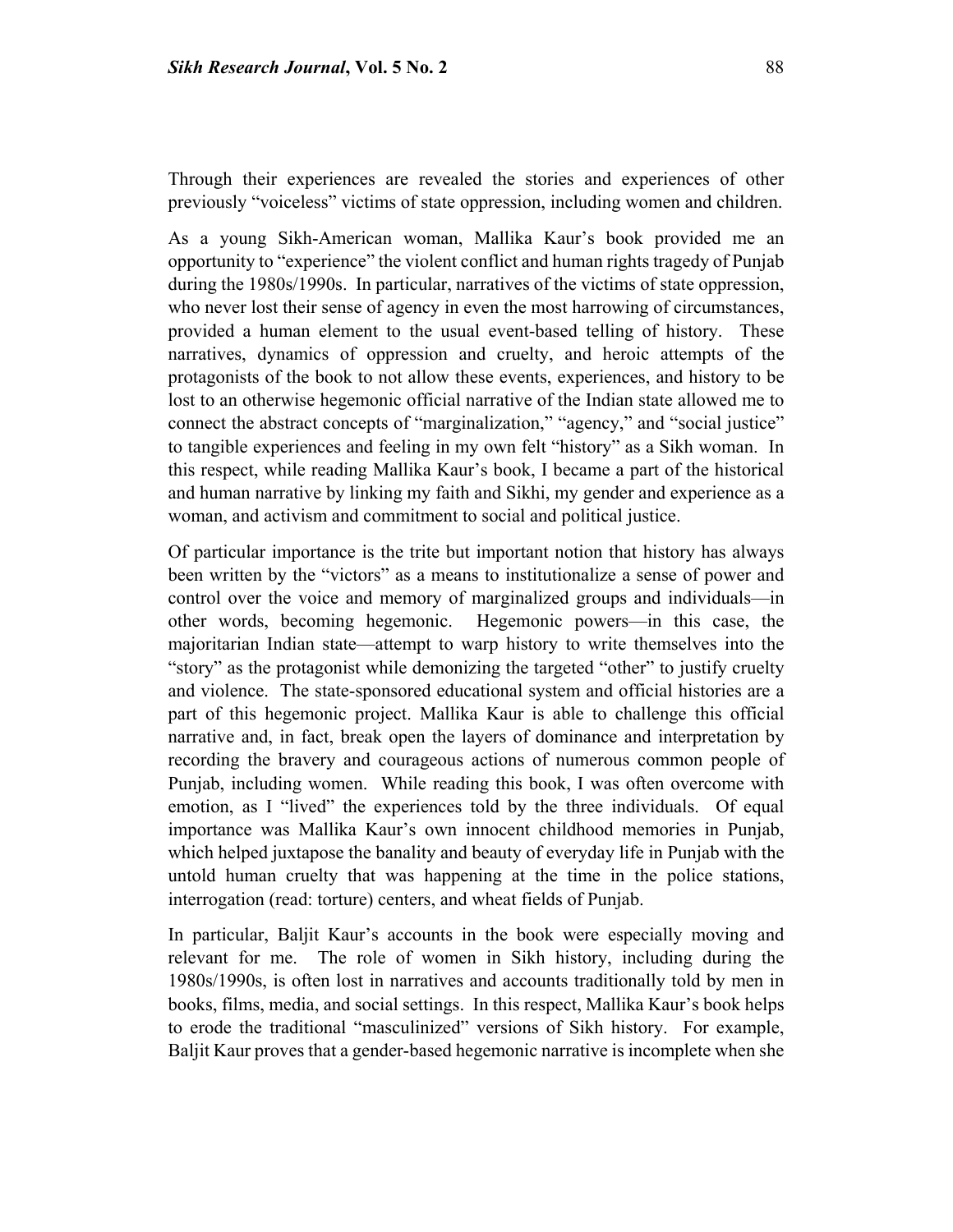displays love for faith, family, and community through her actions. As narrated in one section of the book, "When asked if there were any other women protesting, she gently shrugs. 'I think...no!'... 'And I told the men, Justice Bains and my brother, Please stay behind, they won't shoot a lady.'...'Well, at least it was less likely for them to shoot me.'" (p. 182). This account of Baljit Kaur's courage to walk in first and be one of the only few women protesting reflects faith in herself and Sikhi. It also acknowledges the cultural gender norms and stereotypes which, while certainly existing, were often challenged and discarded by Sikh women activists of the time for the higher calling of social justice and human rights. Thus, Baljit Kaur demonstrates the intersection of the three aforementioned themes of faith, gender and activism. Her identity and sense of "self" as a Sikh, woman, and activist becomes interfused in such a meaningful fashion. Sikhi promotes the ideal that women are equal to men, and that all Sikhs should uphold justice and human rights. Yet, Mallika Kaur is careful to give "voice" to the unique gendered experiences of women in the Sikh resistance movement including the challenges of managing their menstrual cycles with dignity, caring for their ailing infant children, and avoiding the possibility of rape while in custody in police stations and interrogation centers. The sisterhood of these incarcerated and often-abused Sikh women is explored in Mallika's ethnographic accounts, which provide a necessary corrective to the usual narratives of the Khalsa brotherhood of male Sikh militant fighters. The nuanced role of gender is even seen in sections of the book in which female police torturers (who are also often Sikh) privately express anguish at the treatment they are forced to inflict on incarcerated women in the name of fighting "terrorism" on behalf of the Indian state.

Another account that reflects this intersection of the three main themes of the book surrounding social justice and giving "voice" to the voiceless is also seen in Baljit Kaur. As told by Justice Ajit Singh Bains: "In 1989 when, along with Baljit Kaur and local activists, he was detained at a police station in Dehlon for a whole day. Young men were beaten in front of them, as intimidation. The Justice then smiles as he remembers how Baljit Kaur raged against the police officers, despite dark warnings...'This just had to be done.'" (p. 188). Once again, the commitment to activism is apparent; faith can be seen through teachings of Sikhi and Baljit Kaur's courage to be vocal at great risk to herself; and to experience this story through the lens of a woman is something rare and new in explaining the Sikh experience during the 1980s/1990s.

In "Chapter 6: Holy of the Holy," multiple accounts of abuse, torture, and trauma are given by Mallika Kaur (or actually Baljit Kaur): "'I brought the camera...hoping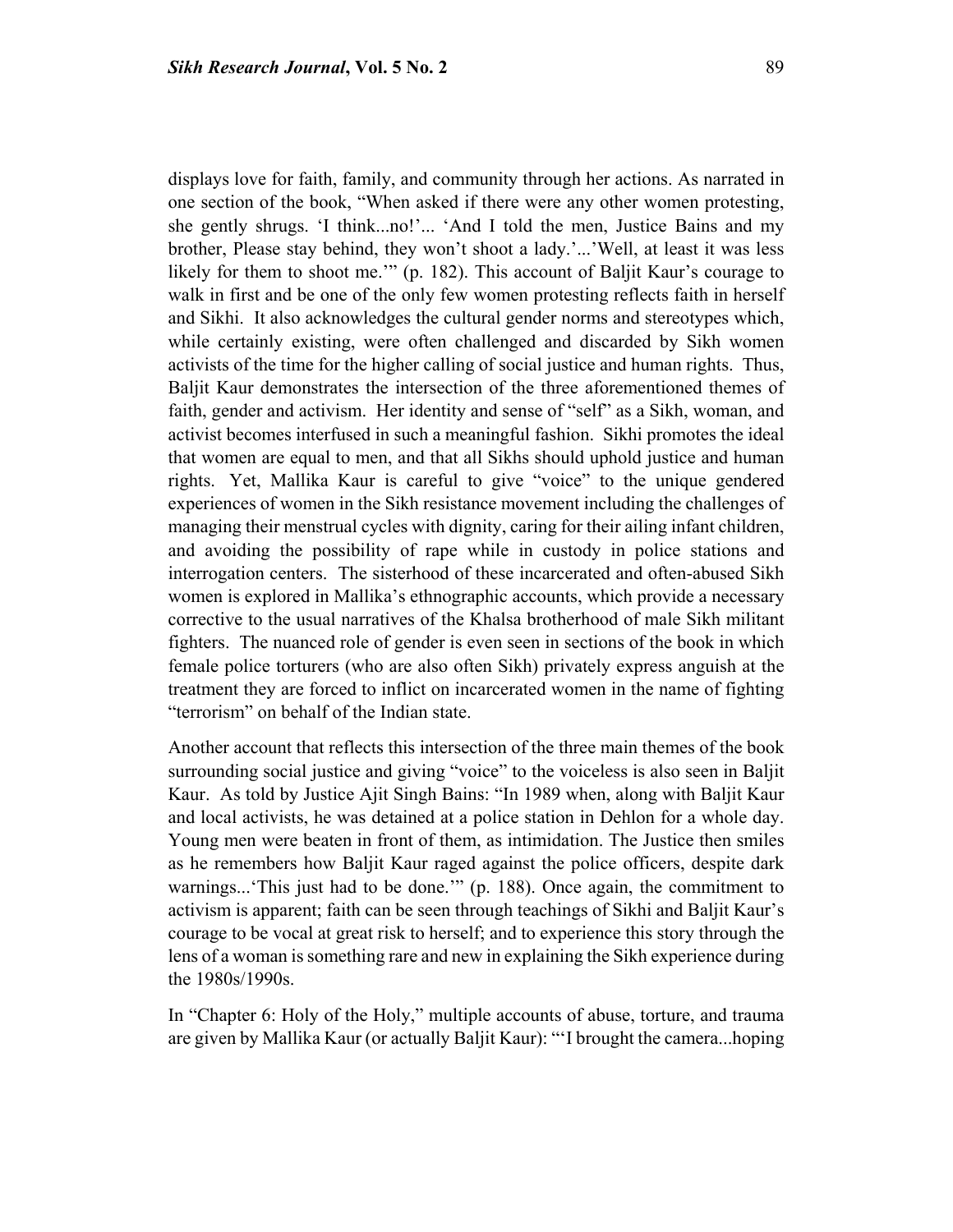to capture the victims' voices directly'" (p. 168). The details of these stories are riveting, emotionally charged, and saddening. The numerous accounts of horrific abuse given by those in power and endured by those seemingly "voiceless" show the intersection of the three main themes of the book. Throughout the book, Mallika Kaur is able to tie every account and story together in a meaningful and rich fashion, and unleash this powerfully-distinct telling of Sikh history during this period through previously "lost stories," including of Sikh political activists and human rights workers. Baljit and Mallika Kaur's bravery in capturing these previously untold stories disallows for ignorance to be a legitimate defense mechanism for inaction (or, at minimum, acknowledgement), and disproves the widespread hegemonic narrative so carefully promoted by the hegemonic Indian state.

Mallika Kaur's work is an important step in uncovering the hidden truth and purposely perpetuated misinformation surrounding the Punjab conflict, particularly the events leading up to and after 1984. Her work becomes an important contribution in ensuring and working towards a more socially just world by giving those who were traditionally marginalized, forgotten, and forced down a "voice." These activists always had agency but, without this work, their experiences and contributions may have been lost behind the concrete walls of police stations, the killing fields of obscure Punjabi villages, and an official state-sponsored historical narrative. By providing "voice" to the previously voiceless, especially in dealing with state-sanctioned power and privilege over marginalized communities, this book is essential to uncovering ethical responsibility for the harm caused to the Sikh community, including Sikh women, in the name of national security. "Ignorance" is often a defense mechanism for the inability (or actually unwillingness) to uphold human rights, prevent identity-based stigmatization, and engage in cruelty towards others. By writing this historically-based ethnography (and filling it with heartfelt, raw and passionate testimonials), Mallika Kaur bridges the gap between collective ignorance, commonly known as "systemic" and "conscious ignorance," and truly not knowing about a specific community perspective or historical event. This bridge is necessary to limit the excuse for ignorance and hold all parties accountable for their inhumane actions—both separatist militants and state-sponsored terrorists alike. This book is reflective of social justice and human rights, while providing an account of history that challenges the distorted narrative of the state hegemon—or, in the words of deceased human right activist Jaswant Singh Khalra, "shines a ray of light in the vast darkness of oppression."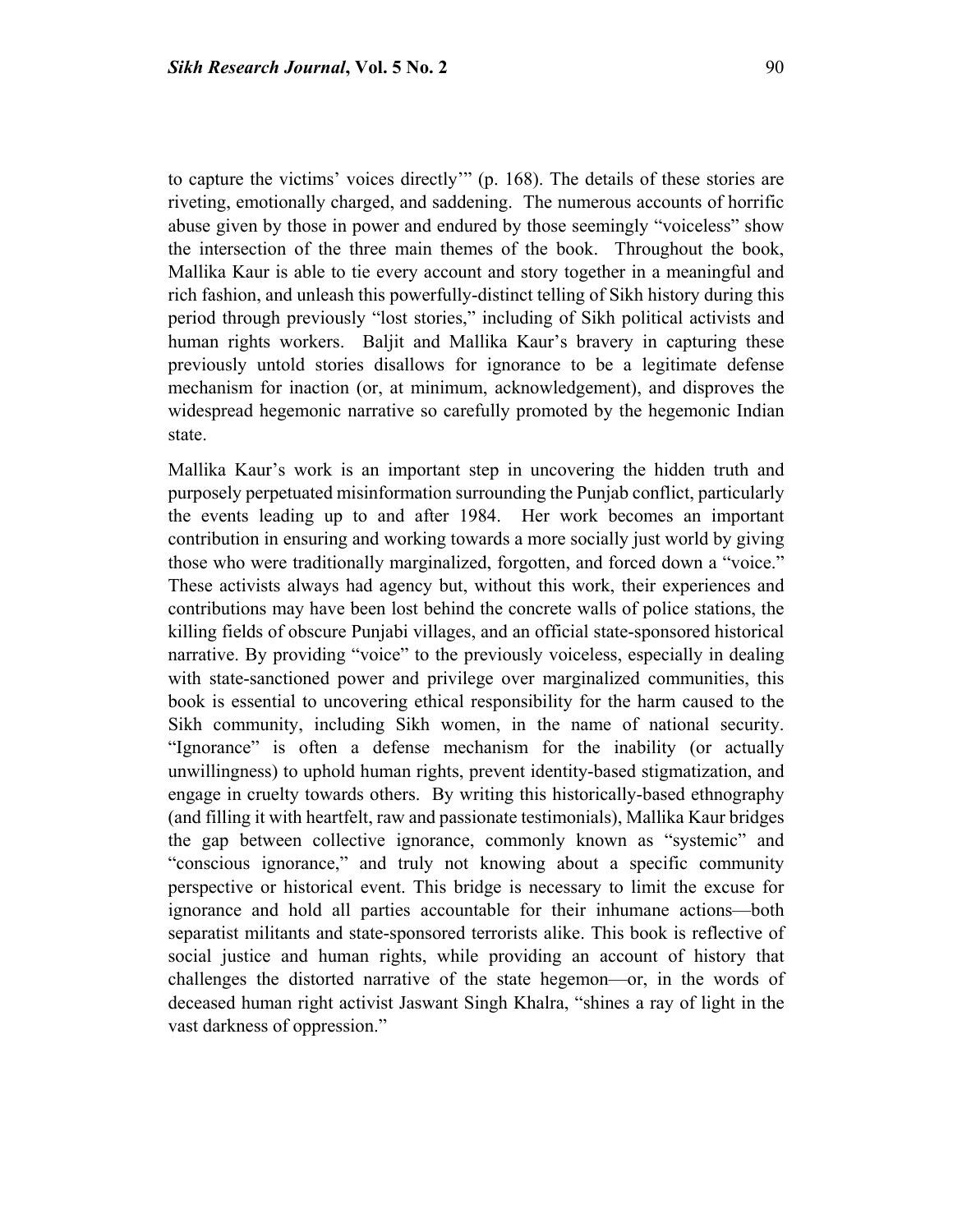Reading this book has opened my eyes to the courage and faith of many ordinary Sikhs (including marginalized Sikh women), and made me question my knowledge of not only the history and themes of the Punjab conflict, but world events as told through official state-constructed paradigms and histories. Yet, the book's lessons apply not only to the case of Sikhs in India, but also other cases of marginalized communities in the world including in so-called "advanced democracies" such as the historical status of Blacks in the United States as highlighted by the current Black Lives Matter movement or the indigenous peoples of Australia and Canada. Mallika Kaur gives power to marginalized and a "voice" to the previously quieted through an examination of three interrelated themes of faith, gender, and activism. This book breaks open the well-known and enforced hegemonic narrative, and proves that it is only the beginning to uncovering other hidden truths and ensuring a more socially just and human rights-based society. This endeavor has no territorial or geographical boundaries—to paraphrase Dr. Martin Luther King Jr.: "A threat to justice anywhere, is a threat to justice everywhere." This is also the message offered by the founder of Sikhi, Guru Nanak Dev Ji, and one which can only be brought closer to fruition through "voice" and agency—two concepts so eloquently explored in this well-researched and beautifully-written book by Mallika Kaur. This book opens up new avenues for comparative academic research of other case studies of faith, gender and activism globally, and the human consequences of unjust and enforced patterns of hierarchy. Whether this opportunity and, in fact, responsibility is taken up is dependent on the emerging generation of young scholars and activists (both Sikh and non-Sikh alike) committed to the ideals of social/political justice and dignity of all human beings.

# **The Punjab Conflict Retold: Extraordinary Suffering and Everyday Resistance**

Shruti Devgan

## *Visiting Assistant Professor of Sociology, Bowdoin College*

Mallika Kaur's poignant and skillfully crafted book, *Faith, Gender and Activism in the Punjab Conflict* tells the story of the deadliest decade of the Punjab conflict— 1984-1995—refracted through the lens of the human rights movement that emerged at the time. The book weaves together the experiences of its protagonists, three tenacious human rights defenders—Ajit Singh Bains, Baljit Kaur and Inderjit Singh Jaijee—while also pulling out other stories of everyday resistance from under a thick blanket of obscurity and oblivion. The book defies the narrow confines of any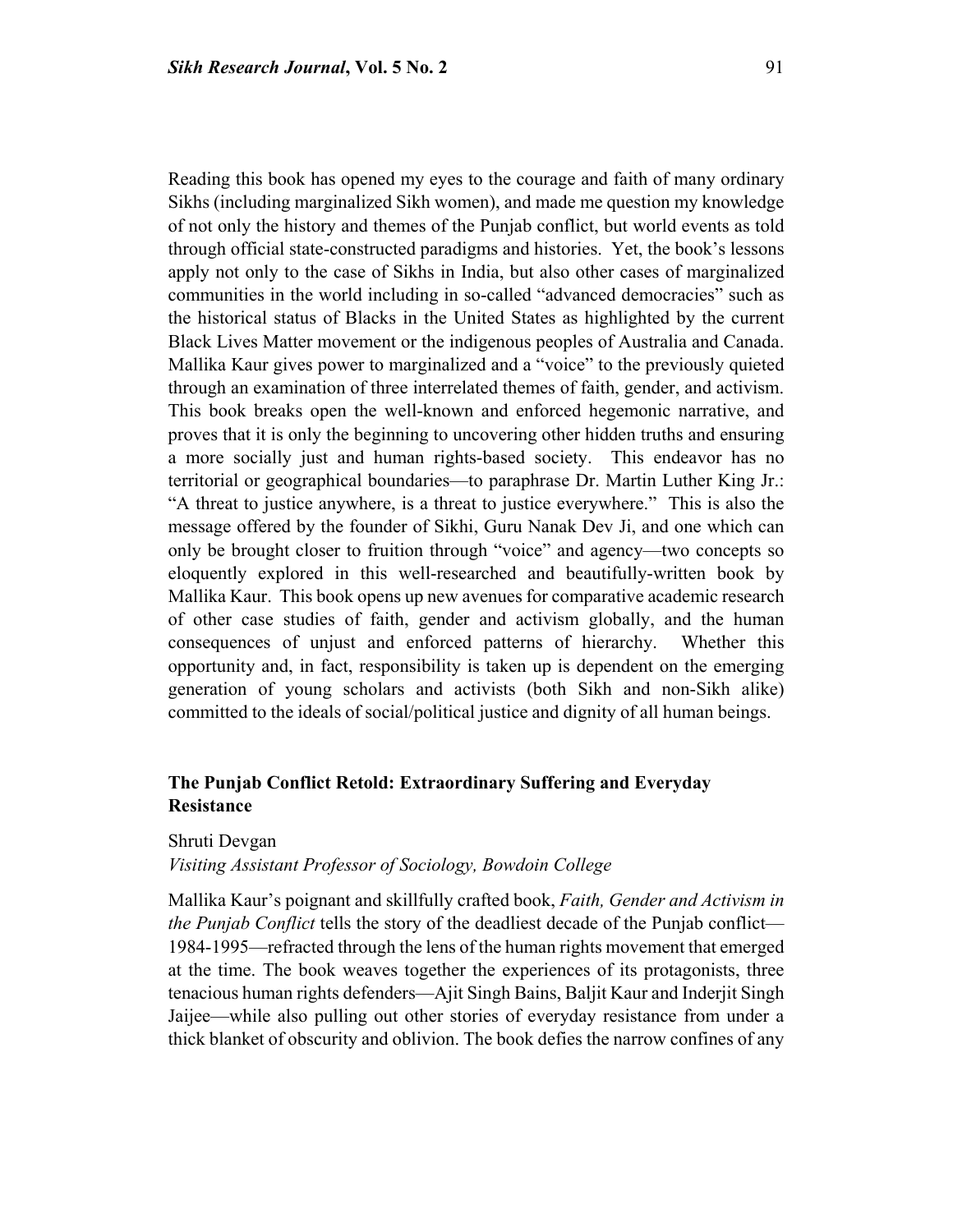one genre, as Kaur makes the conscious decision to write more than an "ordinary biography" (xi). Kaur borrows from and contributes to feminist methodology in combining history, memory and archival research, and her own personal and political story, but through an atypical arrangement of chronologies. One timeline descends from 1995 (the year supposedly marking the end of the Punjab conflict) while another one moves forward from 1839 (the year of Maharaja Ranjit Singh's death, setting the stage for the eventual annexation by British colonizers in 1849), both culminating in the landmark, life-changing events of 1984, the year that marked "an end and a beginning" (p. 286). In a writing style, at once engaging, evocative and convivial, Kaur describes this convergence of backward-looking and forward-moving time as "a loving relative, [whose] embrace [of the reader] is pesky and inconvenient at times, but unavoidable" (p. 11). Kaur embeds the stories of her protagonists in these "undulating [temporal] layers" (ibid). This unconventional, complex and messy, sometimes even chaotic chronology stands out to me not only for its newness and creativity, but also because it gets to the heart of the Sikh experience and the heart of the book—the non-linearity and repetition of trauma, its "belatedness...its insistent appearance outside the boundaries of any single place or time" (Caruth 1995, p. 9).

Individuals and groups do not fully experience traumatic events. Instead they can only be experienced *after* the event, and even then, remain elusive, evading "coherence, structure, meaning, comprehensibility" (Andrews 2010, p. 155), and shaping the durability, repetition and spillover of trauma (Caruth 1996). "The very act of rendering [traumatic experiences] into narrative form lends them a coherence which they do not have" (Andrews 2010, p. 148). And yet, "even if language is insufficient for the task, it is, if not all we have, then at least one of the most effective tools we have for communicating that which must not be forgotten" (ibid, p. 158). Through the various human rights initiatives that her protagonists were engaged in, Kaur pieces together stories of the disappeared, abducted, tortured, the hastily cremated, the dead, and the survivors. In doing so, she joins her protagonists in the social struggle and "trauma process" (Alexander, 2004) to recognize and remember trauma and give it a cultural face, and to formulate a language for extreme suffering, no matter how fragmented and inadequate.

An important motivation guiding Kaur to write the book is to wrest the story of the Punjab conflict from the clutches of the dichotomous politicized narratives and focus on noncombatants. The first narrative comes from the Indian state that deliberately constructs the Punjab conflict as a product of "religious extremism," engendering fear of all Sikhs as "terrorists," justifying and valorizing its own role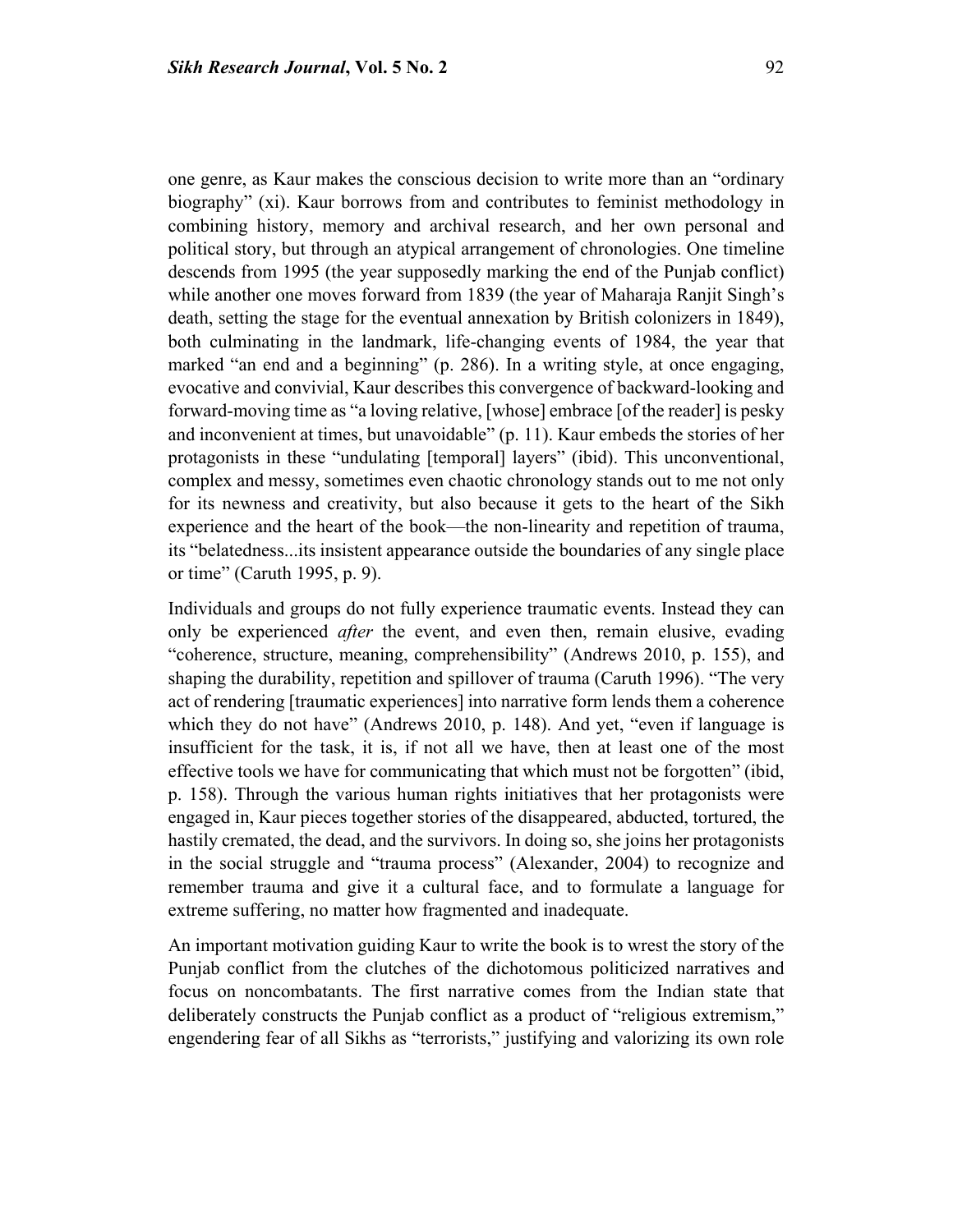in disciplining and controlling not simply Sikh militants but curbing a "disruptive community," and portraying their counterinsurgency operations as putting an end to the "Punjab problem." The second narrative emanates from within the community to account for the rise of a resistance movement in the face of loss of Sikh power and pride, starting off as peaceful and necessitating a violent, militant turn after the Indian state's attack on the Darbar Sahib and other gurdwaras and the indiscriminate targeting of all Sikhs. Her book is an intervention to complicate these simplistic binaries that drown the feelings of loss and suffering felt by community members-at-large and neglect the quiet but resolute, everyday citizen-activism accompanying the violence. Kaur pays attention to the little details; she writes of ordinary people caught up in extraordinary circumstances and how they manage difficult life situations but also do the work of resistance.

Kaur foregrounds the stories of Bains, Jaijee and Baljit Kaur, who used their own relative privilege and safety in serving the community and doing laborious grassroots work. The story of Kaur's protagonists is immersed in the story of the community, but the story of the community is also being shaped by the protagonists. Jaijee's father for instance was an Akali, the political arm of the Sikh reform movement, the Singh Sabha, that among other things advocated the abolition of the caste system. When Jaijee's father insisted on caste mixing in their home kitchen, his actions were met with criticism. Such details help understand the evolution of her protagonists. This was the milieu in which Jaijee grew up, internalizing these convictions and beliefs, reflected perhaps most starkly in his decision to move towards rather than away from trouble at home (much like Kaur's own parents). He left a lucrative career in a multinational corporation and moved back to Punjab two months before the Army attack in June 1984, just as the situation in Punjab was getting more turbulent and tense. Justice Bains' uncle, Harjap Singh, was one of the founding members of the Ghadar Party in the US and Bains' himself came to be known as the "People's Judge," after he chaired the Bains Committee in 1985 to "review the cases of convicts, persons facing trial and all persons under investigation in connection with the political agitation from 1981 to September 1985" (p. 248). Kaur brings attention to the persistence of her protagonists against all odds, including Bains' own abduction (chapter 5). Baljit Kaur, who had been working as a part-time Air France employee and full-time homemaker, became invested in human rights work with time and started using her family camcorder to document people's stories, going to "condemned villages and homes during the curfewed years" (p. 9). Baljit Kaur's story helps Kaur contest the narrative of women as "vulnerable and victimized" and instead portray them active participants during the years of the conflict as "organizers, protestors, videographers,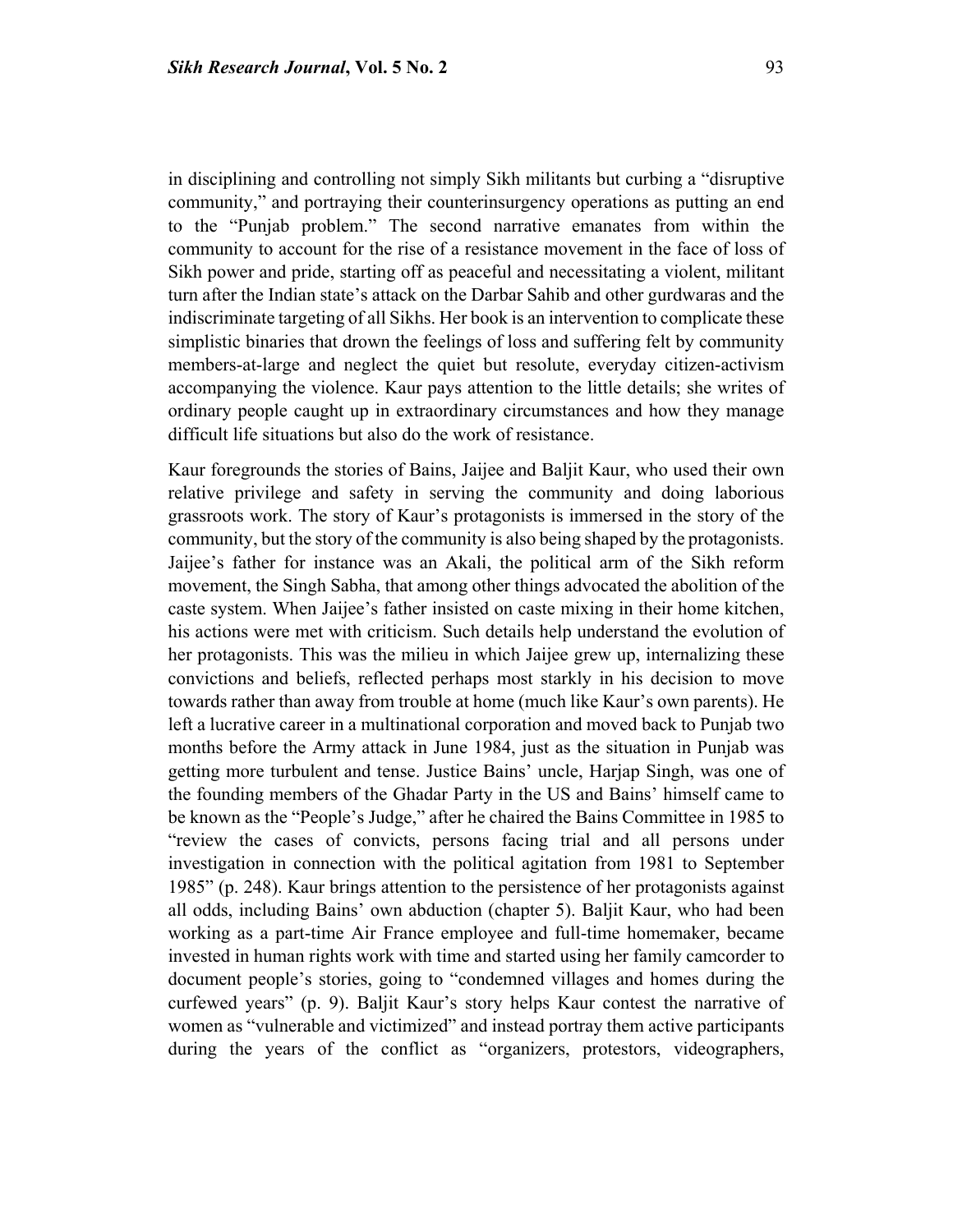champions of rights" (p. 14). Though her protagonists' story unfolds and is present in all chapters of the book, Kaur also devotes space to other citizen activists who were often beleaguered parents of the unlawfully killed and callously disposed people like Chaman Lal (a Punjabi Hindu) who kept fighting until his last breath to contest the narrative of his son's apparent "encounter," and record his son's murder as a civilian killing (chapter 4); Principal Tarlochan Singh Sandhu whose son Kulwinder Singh, "Kid," was killed in a staged encounter and who tried his best to prevent a secret cremation, and having failed to do so, was left to play an an inhumane and grotesque guessing game of picking one of two urns containing his son's ashes (chapter 7); and Kuldip Kaur who had send her son from Delhi to a school in Karnataka to save him from the persecution all turbaned Sikh men were facing in 1984, only to die a gruesome death in 1988 in what was supposed to be a place of refuge, and who was denied even semantic justice in remembering her son as "shaheed" or martyr (chapter 8).

Kaur's commitment to unearthing women's narratives comes through most explicitly through Baljit Kaur's life and work, but also extends beyond her story. As Kaur observes, female Sikh identity has been rendered subordinate to male identity, and women's voices are often missing or go unheard (p. 104). The omissions and elisions that Kaur is identifying then are not just those imposed from *without*, but also the ones that exist *within* the community. In chapter two, Kaur traces the story of human rights defender, Jaswant Singh Khalra and his wife Paramjit Kaur Khalra. When Jaswant publicized his discovery of an estimated 25,000 "unidentified" mass cremations, indicating that the dead had been abducted and killed, he came under scrutiny along with his family. This case of secret cremations along with other cases for justice he was pursuing made him a target for state backlash and eventually he was himself "disappeared." Kaur writes of Paramjit's dogged pursuit for justice. Even though not everyone accused in the Khalra case was convicted (most notably K.P.S. Gill), Paramjit's relentless fight brought attention to the incomplete work of Jaswant and partial justice in his own disappearance case. Most of all, Paramjit's story is a testament to Kaur's objective of highlighting the role of quiet female crusaders who keep challenging the culture of impunity. In chapter three, Kaur tells the story of Mrs. Kulbir Kaur Dhami, her involvement in the militant movement and the torture she experienced and witnessed in the 11-month long secret custody, along with her husband and their five-year old son. Kaur even manages to bring up the taboo topic of menstruation, a detail left out of accounts of most conflicts. By telling Kulbir's story, Kaur brings attention to the agentic role that women played during the conflict. For instance, instead of being a mute victim of the violence, Kulbir reached out to the Akal Takht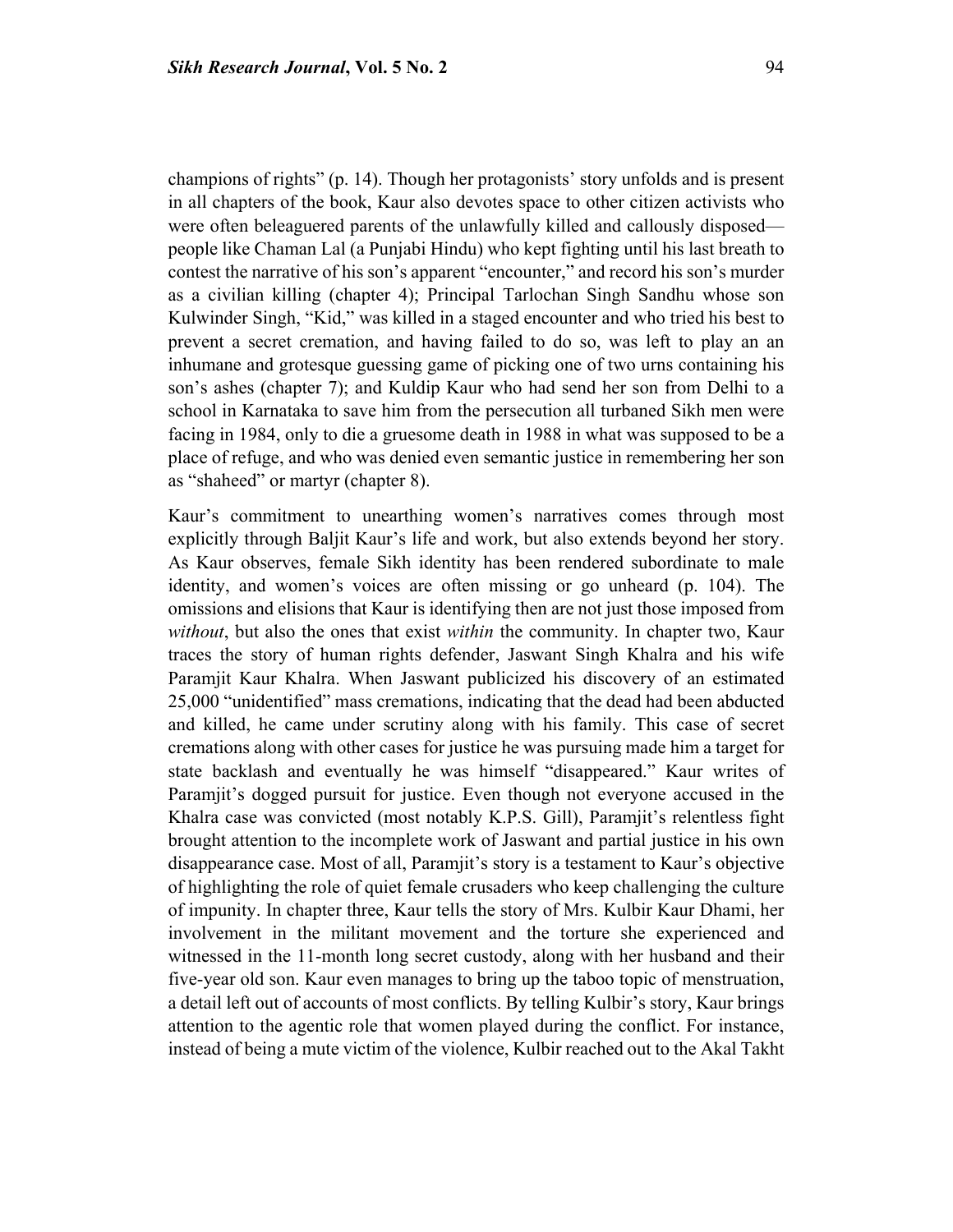and the National Human Rights Commission. This is not to say that silence is tantamount to passivity and repression, as Kaur rightly points out that silence can also be a form of resistance (p. 67). Kulbir's case also highlights the solidarity that women forged during the years of torture and imprisonment. Kaur entitles chapter three, "Monu's Mummy," an acknowledgment and recognition of this sisterhood. Kulbir and "Monu's Mummy," a fellow female jail inmate, had made a pact that if one of them survived jail, the other would take care of the deceased woman's child. When Kulbir was released from jail, she went looking for Monu and upon finding him safe with relatives felt relieved but continued to be haunted by the thought of

other children like him left to suffer. This led to her decision to open an orphanage. Even the act of renting a place for an orphanage for marked people like the Dhamis required courage on the part of ordinary Sikhs. Thus, Kaur talks about gendered violence through Kulbir's story, but by also including little details such as the landlord's grit in renting to Kulbir, she shines a light on everyday people who went about doing the work of resistance silently.

Kaur's book is an insightful, meticulously researched and emotional account of the Punjab conflict. The book lacks a theoretical scaffolding, but that was perhaps never Kaur's intention. Instead the book documents the history of the community, events and experiences of the conflict; highlights gendered violence; seeks to find a language to articulate the trauma, pain and suffering of ordinary citizens; and both depicts and does the work of memory, resistance and activism. The book is written for laypeople and scholarly audiences alike, and while it will be of special interest to the Sikh community and South Asian audiences, anyone interested in issues of human rights and everyday resistance, gender, memory and trauma will appreciate the wide-ranging scope and depth of this book.

#### **References**

Alexander, Jeffrey (2004) "Toward a Theory of Cultural Trauma," in eds. J. Alexander et.al., *Cultural Trauma and Collective Identity*, Berkeley: University of California Press, pp. 1-30.

Andrews, Molly (2010) "Beyond Narrative: The Shape of Traumatic Testimony," in eds. M. Hyvärinen et. al., *Beyond Narrative Coherence*, Amsterdam and Philadelphia: John Benjamins Publishing Company, pp. 147-166

Caruth, Cathy (1996) *Unclaimed Experience: Trauma, Narrative, and History*, Baltimore, MD: The Johns Hopkins Press.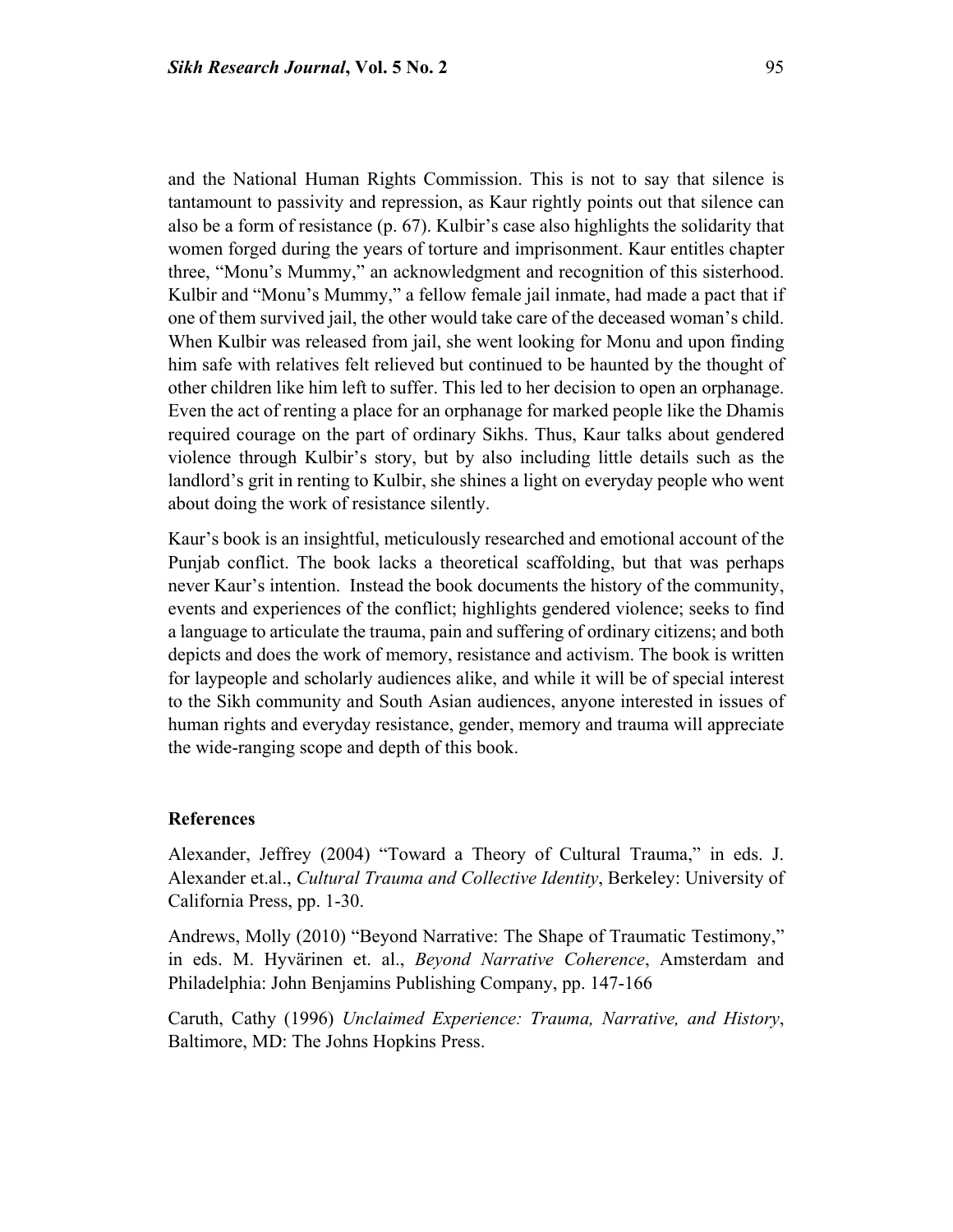Caruth, Cathy (1995) "Introduction," in ed. C. Caruth, *Trauma: Explorations in Memory*, Baltimore, MD: The John Hopkins Press.

# **The Potency of Sikh Memory: Time Travel and Memory Construction in the Wake of Disappearance**

#### Harleen Kaur

*PhD Candidate, Sociology, University of California-Los Angeles (UCLA)*

What words can one string together in an attempt to discuss the most inhumane atrocities that extend beyond several lifetimes? Mallika Kaur has unraveled more than a few and has arranged them seamlessly across nearly 300 pages of text. *Faith, Gender, and Activism in the Punjab Conflict: The Wheat Fields Still Whisper* is a moving work that disrupts norms around temporality, geography, narrative structure, and the archive. The contention surrounding narratives on anti-Sikh violence in Punjab, and India more broadly, has more often focused on which details are included, who is painted as victim versus perpetrator, and who should be seeking justice from whom. Mallika Kaur addresses many of these contentions in her embrace of the "people's narrative," asking "what might shift in our collective understanding and action if we spent nearly as much time fascinated by everyday people" as we are by these contentions and the eroticisms of violence. I will not attempt to lay out the intricacies and details of this narrative here, as Kaur has done so eloquently and painstakingly in her text. Instead, I engage with Kaur's narrative choices and demonstrate that, perhaps more significant than what the story includes in its telling, is how the author chooses to tell it.

Haitian anthropologist Michel-Rolph Trouillot and U.S. historian Hayden White both address the significance of the production of history and narrative discourse in their work (*Silencing the Past* [1995] and *The content of the form* [2009] respectively). While Sikhs are known to repeat the sentiment "history is written by the victors" as representative of how the community's continuous losses have written them out of history, Trouillot's work argues that the silences in history occur at four separate points: "fact creation (the making of sources), fact assembly (the making of archives), fact retrieval (the making of narratives), and the moment of retrospective significance (the making of history in the final instance)" (1995, p. 26). This pairs well with White's work on the nuances between historical fact and historical narrative. White argues that, in building a historical narrative, one is writing history from a vantage point of legality, legibility, and consciousness that interprets documented fact with the intention of providing a "coherence, integrity,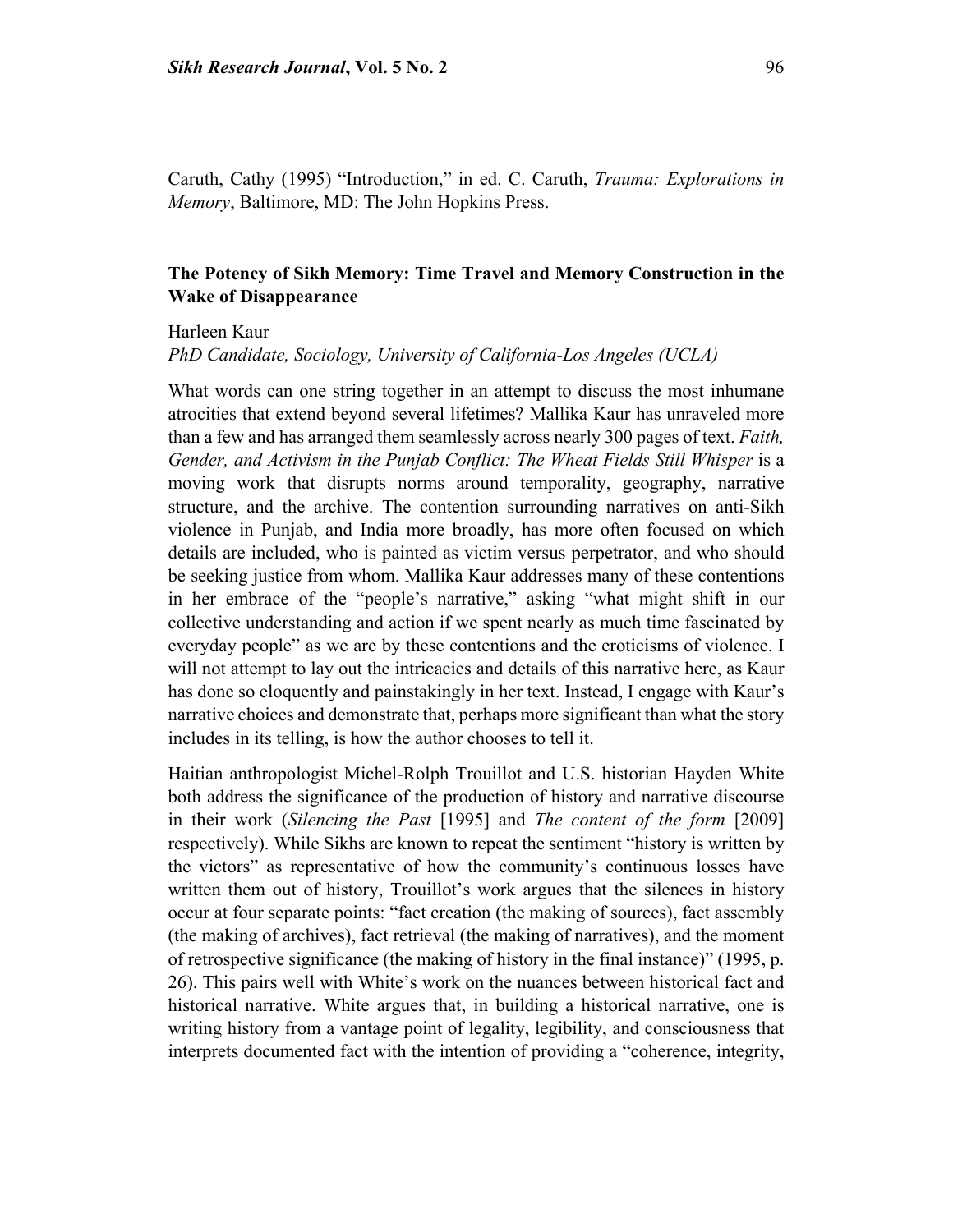fullness, and closure of an image of life that is and can only be imaginary" (2009, p. 24). Understanding these two great risks in writing historical narrative—both the potential of furthering silences through the making of narratives and history and the imposition of fullness and closure onto a history that continues to unfurl into the future—how can one engage with any text on a multi-generation genocide with ease? In Mallika Kaur's approach, the answer comes through choices in narrative construction—that of the temporal framework.

The book follows several human rights activists who use their relative social and cultural capital within the labyrinth of Indian state politics to wrangle justice for the continued unsettlement

and demonization of Sikhs that began from the moment Maharaja Ranjit Singh's empire lost control over the Punjab region in 1839 and reached a culmination in 1995 with the disappearance of the foremost human rights activist of the 20th century, Jaswant Singh Khalra. Kaur asks the readers to accept the conveyor belt timeline—moving forward and backward in tandem as the pesky embrace of a

|                                                                        | Contemporary<br><b>Timeline</b> |      | Historical<br>Timeline |
|------------------------------------------------------------------------|---------------------------------|------|------------------------|
| Chapter 2                                                              | 1995                            |      | 1839 - 1917            |
| Chapter 3                                                              | 1994                            |      | 1918 - 1935            |
| Chapter 4                                                              | 1993                            |      | 1936 - 1947            |
| Chapter 5                                                              | 1992                            |      | 1948 - 1959            |
| Chapter 6                                                              | 1991 - 1990                     |      | 1960 - 1967            |
| Chapter 7                                                              | 1989                            |      | 1968 - 1974            |
| Chapter 8                                                              | 1988 - 1987                     |      | 1975 - 1981            |
| Chapter 9                                                              | 1986 - 1985                     |      | 1982 - 1983            |
| Chapter 10                                                             |                                 | 1984 |                        |
| Photo 1.3 The concurrent timelines running through the book's chapters |                                 |      |                        |

relative, and also names it as a necessary act of solidarity from the reader. The conveyor belt jerks to a halt in the final chapter in 1984, a year that witnessed multiple government-led operations to kill masses of Sikhs, and also the birth of the author herself. This recognition of the author's arrival into this timeline is far from self-interested; in fact, it is a demonstration of Kaur's own reckoning and embrace of how Sikhs, and those vested in seeking justice from oppressive states anywhere, can enter into a space of mourning and acknowledging the trauma that has been unfurling long before their presence was dreamed up.

Kaur's choice in temporal framework is further significant for it does not separate the current oppression of Sikhs by Hindutva India from the ways in which the British Raj took advantage of Sikh identity and sovereignty for their own rule. In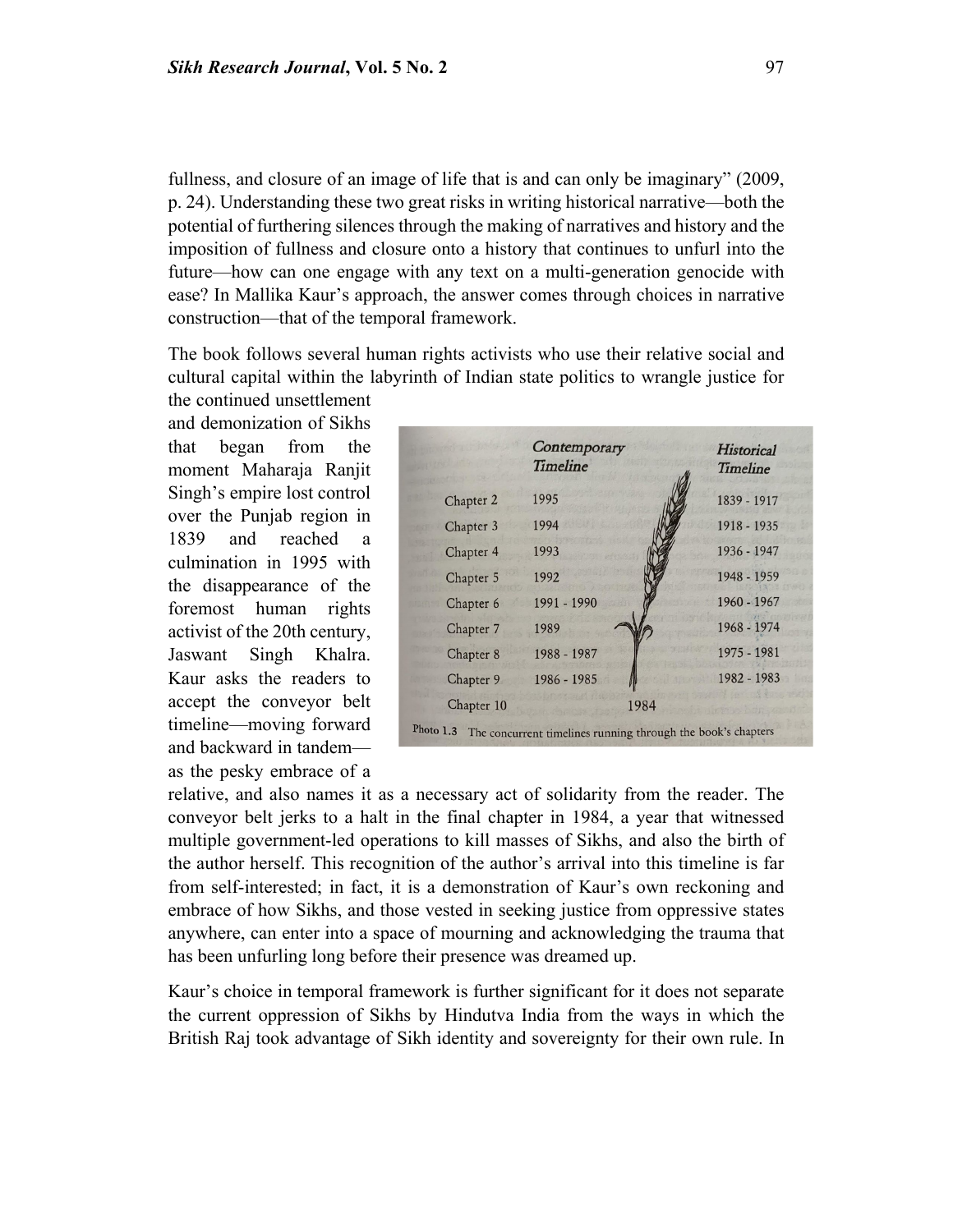fact, these transverse timelines allow us to bear witness to the continued malalignment and misuse of Sikh sovereignty within multiple nation-states who all claimed to be invested in Sikhs' "right to live" until it manifested as fearless resistance. The use of parallel narratives, rather than a normative linear temporality, give much clearer insight into how past traumas do not dissolve with time nor do the structures that caused them. In fact, as Kaur shares with us through community narrative, it was the hypervisibility of Sikhs in British imperial forces that led to the community's general trust of the military which allowed the Indian government to enact martial law in Punjab without a large amount of suspicion; Sikhs saw the military as their own and never would anticipate those same tanks and guns desecrating the Darbar Sahib complex. Kaur's temporal framework reminds us that when injustice's arc has been long-standing, the justice and reparations we seek must stretch at least as far.

Kaur regularly embraces that these narratives of anti-Sikh violence and oppression will be messy, nuanced, and unfinished, but does so through a critical process of stating the power dynamics in narrative and memory making. One of the repeated arcs throughout the book is the criticisms received by the selected protagonists Baljit Kaur, Justice Ajit Singh Bains, and Inderjit Singh Jaijee in their work as the "Movement Against State Repression"—specifically that they were not doing enough to counter the violence being done by Sikh militants and grassroots freedom fighters themselves. The reply never varied: we are fighting state repression; we do not condone any killings, but these are not done by the state. They would further emphasize that, until it was clear Indian courts could deliver true justice, there was no point in attempting to navigate the oppressive system for these murders either. The message is clear; power matters and acknowledging who holds the power is as critical to seeking justice as any other attempts at narrative reconstruction.

At one point Kulbir Kaur, one of Mallika Kaur's interlocutors, voices her own frustration at the oversimplified tellings of contemporary Sikh narrative: "'People writing histories today, they make me so mad! They are writing as if there was just one face to the people involved. Or they are writing about things they don't know. And one-sided is not good for the next generation either; people were real, human,' says Kulbir, adjusting the hem of her kurta" (p. 74). Mallika Kaur certainly does not tell a one-sided tale, nor does she shy away from the apparent contradictions of communal violence. As indicated by the title of the text, Kaur critically examines when women were present, how, and why; she dives deep into the complexities of self-identified Sikhs being the actors of violence against Sikh victims; she engages with the ways in which Sikh women who were part of the Punjab Police found ways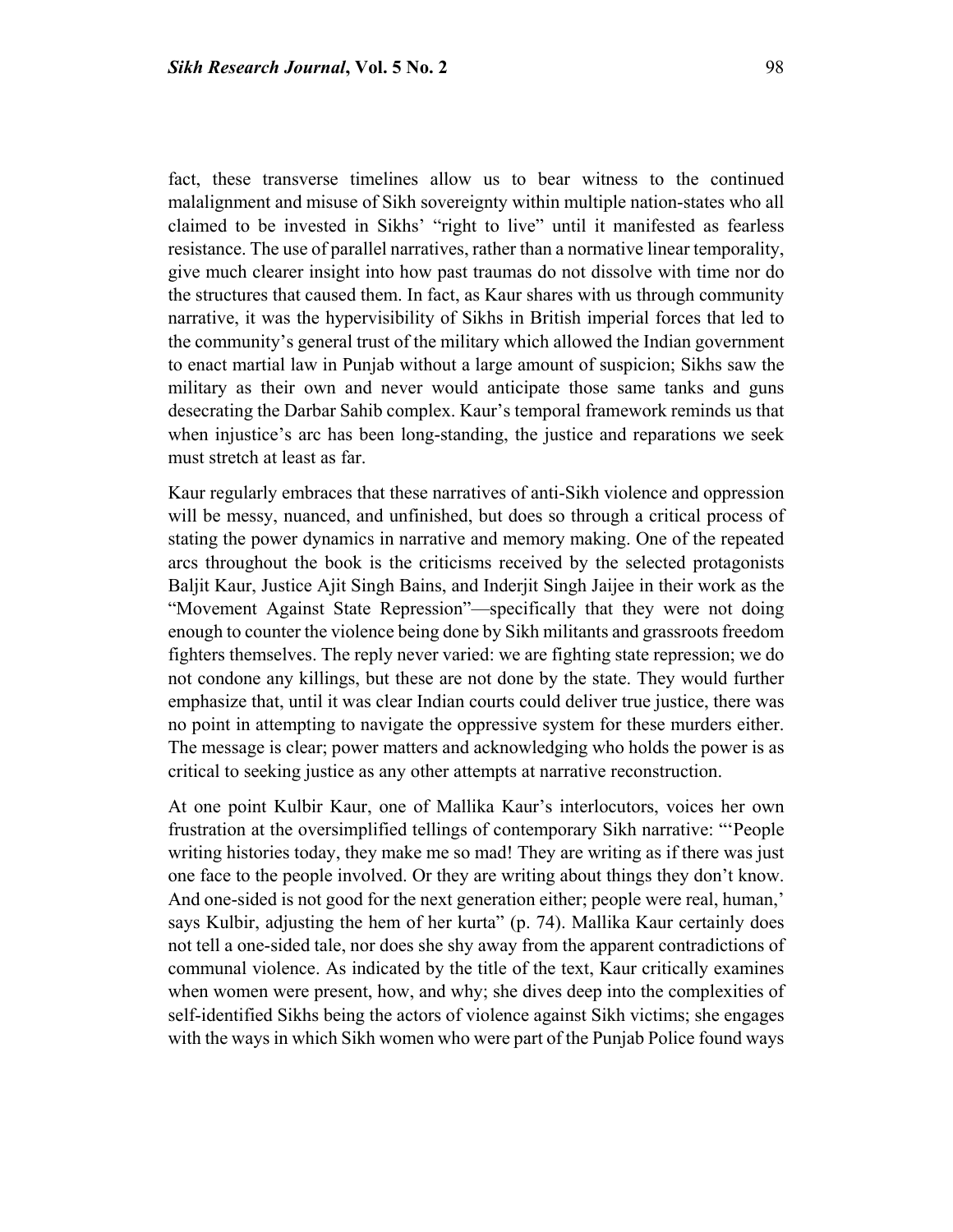to resist while bearing witness to atrocities of gender-based violence. Many of these women had received the position after becoming widowed, a generally treasured perk of Indian government positions. But as these policewomen wept to the jailed women about the atrocities they were being forced to witness, one wonders what sanctity could be found for a Sikh even with the relative privilege of a steady paycheck and security of being a police officer. Another tale recounts a Sikh police officer crying after killing a Sikh woman, Surinder Kaur, in custody: "*We told her to do paath, and as she prayed, I shot her"* (p. 87). In weaving together the narratives of unspeakable violence, Mallika Kaur is able to masterfully hold space for individual accountability and the reality that there has not only been one type of victim nor victimization in this struggle. As Kaur demonstrates, to fail to recognize that reality only serves the original divide and conquer strategies laid out by the British Raj and capitalized upon by the post-1947 Indian government.

One of the most potent strategies of Kaur's historical narrative is the role played by memory. Memory is a key component in developing historical narratives, particularly those marred by extreme violence. Memory studies has blossomed into a multi-disciplinary field after its genesis with scholarship on Holocaust memory and entire methods, like oral history and archival studies, depend on the recounting and documentation of memory. On the other hand, memory is also a contentious data set given its potential for variation and the impact that trauma (lived or intergenerational) can have on memory. This makes the value and space that Kaur gives memory and oral history even more notable; Kaur often opens chapters or sections sharing intimate stories from fireside chats with elders in Chural, a pind that frequents the book's narrative, or excerpts of conversations she picked up on as a young girl in Chandigarh. Kaur's unique way of sharing her own memory as she uncovers that of survivors of the anti-Sikh violence is demonstrative that historical narrative is beyond just words or memory—it is a feeling and a spirit that carries forth a people. Kaur reminds us of "the potency of Sikh memory," with Sardar Udham Singh carrying out justice for the Jallianwala Bagh massacre over 20 years later as he traveled to London and killed the chief executioner O'Dwyer, or the counter-memory efforts carried out by parents whose son was murdered in anti-Sikh violence when the newspaper refused to print the word "shaheed" or "riot." What is most powerful about how Kaur evokes memory is when she indicates what is no longer remembered. Chapter 7 closes with all three of our protagonists, starting with Baljit Kaur, thinking back on one of many cases of a young Sikh man, barely entered into adulthood, who was disappeared by police: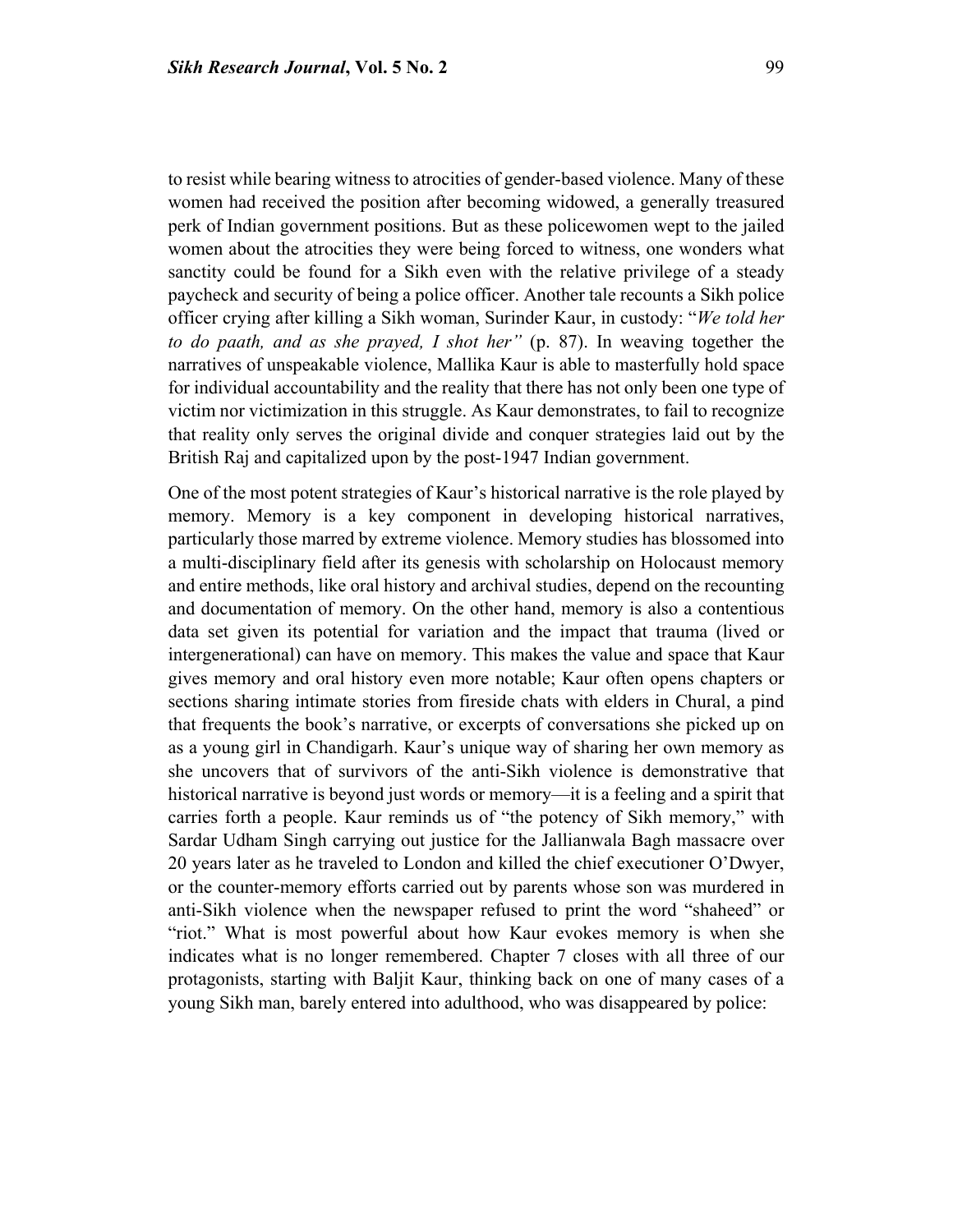Asked if Kid was indeed active with a militant outfit...Baljit Kaur pauses thoughtfully and states, "He wasn't. I don't think so. His father was politically outspoken and that was all."

"I am quite sure he was," remembers Jaijee, when asked the same.

"The point is that the law prohibits eliminating people after kidnapping and hiding and torturing them," says Justice Bains, who at 93 does not remember the case details as much as surrounding the station with his fearless comrades.

For a community whose collective memory has been erased diligently by its oppressors, from the burning of the Sikh Research Library to the disappearance of entire lineages of Sikh families, this passage is indescribably powerful. Kaur reminds us—readers, community members, history creators, and memory makers—that beyond the legitimacy given to memory or the speed with which legal systems respond is the power of collective action. These are the narratives that will travel across time and memory until they give birth to justice.

## **Journeying through Mallika Kaur's** *Faith, Gender, and Activism in the Punjab Conflict*

Sasha Sabherwal

l

*PhD candidate, American Studies, Yale University*

Mallika Kaur's *Faith, Gender, and Activism in the Punjab Conflict: The Wheat Fields Still Whisper* sheds light on the legacies of human rights activism, alongside the everyday lives of those who continue to be haunted by the period of insurgency and counterinsurgency in 1980s and 1990s Punjab and its diaspora. Kaur's innovative and creative approach pays attention to the voices of those who have been absent from the narrative of the conflict — "the murdered, the tortured, the imprisoned, the dispossessed, the resisting, the expelled, and the returned,"  $(p, ix)^{1}$  $(p, ix)^{1}$  $(p, ix)^{1}$ — offering a multifaceted method for understanding how widespread and pervasive the violence seeped into Sikh lives. The book is a journey: one that spans multiple temporal modalities, and offers an array of characters, in particular women and unarmed human rights defenders, who share their experiences and stories in nuanced ways. Kaur's approach as a researcher is reflexive and instructive, allowing her interlocutors to tell the story in the way that best moves them, rather

<span id="page-14-0"></span><sup>&</sup>lt;sup>1</sup> Page references are to Kaur's book, unless otherwise noted.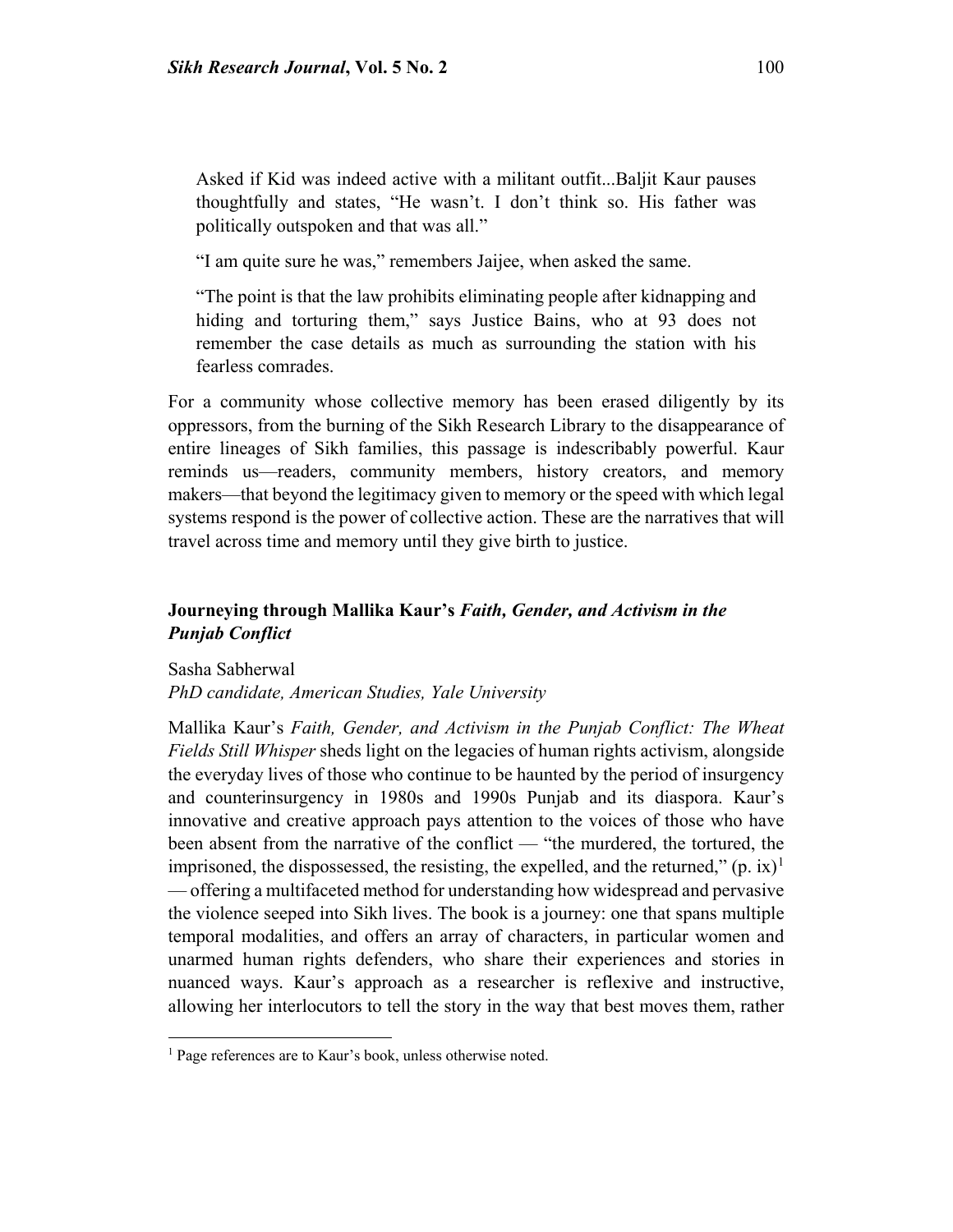than imposing her own lens onto their stories. Journeying through *Faith Gender and Activism* requires the reader to push against normative "official" histories or sensational violence of the conflict, and recalibrates a sense of how Sikh women

The structure of the book works against the grain of linearity and teleology. Rather than moving through a straightforward temporality, Kaur works to disrupt traditional notions of progress, which frame conflict as if it has culminated in success, peace, or justice, and as if the violence has terminated. Working in a back and forth, iterative motion, the book takes us between multiple timelines: a contemporary and a historical. Kaur explains that these timelines will travel forward to embrace the reader. Yet, "[…] like a loving relative, this embrace is pesky and inconvenient at times, but unavoidable" (p. 11). The practice of reading in these multiple modalities of time is challenging and disorienting, as it disrupts conventional practices of knowledge. However, this is precisely the point: conflict is not easily consumed or understood; it is messy, haphazard, and chaotic. The ten chapters oscillate between the following timelines: chapter two focuses on 1995 (the so-called end of the violence) and 1839-1917; chapter three moves across 1994 and 1918-1935; chapter four 1993 and 1936-1947; chapter five, 1992 and 1948- 1959; chapter six focuses on 1991-1990 and 1960-1967; chapter seven between 1989 and 1968-1974; chapter eight between 1988-1987 and 1975-1981; chapter nine between 1986-1985 and 1982-1983; and chapter ten focuses on 1984. While most accounts begin with 1984, this book closes with that year, decentering the time and space of the conflict to be more extended and expansive.

and men lived through, experienced, and resisted violence in their homeland.

As Kaur writes, "The immediate effect on the Sikh psyche was unmistakable: the year 1984 was an end and a beginning" (p. 255). What does it mean to begin where a conflict ends and end where a conflict begins? These timelines help position the reader against a progress-driven narrative of time to instead imagine how the violence lingers into the present. Much like the afterlives of the memories of Kaur's interlocutors who endured the violence of this period, the reader is asked to think about how the violence is ongoing and lingers into the present. As Inderpal Grewal and I argue in an essay on remembering, forgetting, and refusing the violence of the 1980s, memories of conflict unfold in relation to the slow and structural violence that has manifested through years of living with the after-effects of insurgency and counterinsurgency (Grewal and Sabherwal, 2019, p. 346). Like Kaur, Grewal and I found that many women showed themselves to be historians, witnesses, and active participants in sharing and debating what had happened during the insurgency (Grewal and Sabherwal, 2019, p. 355). The women of our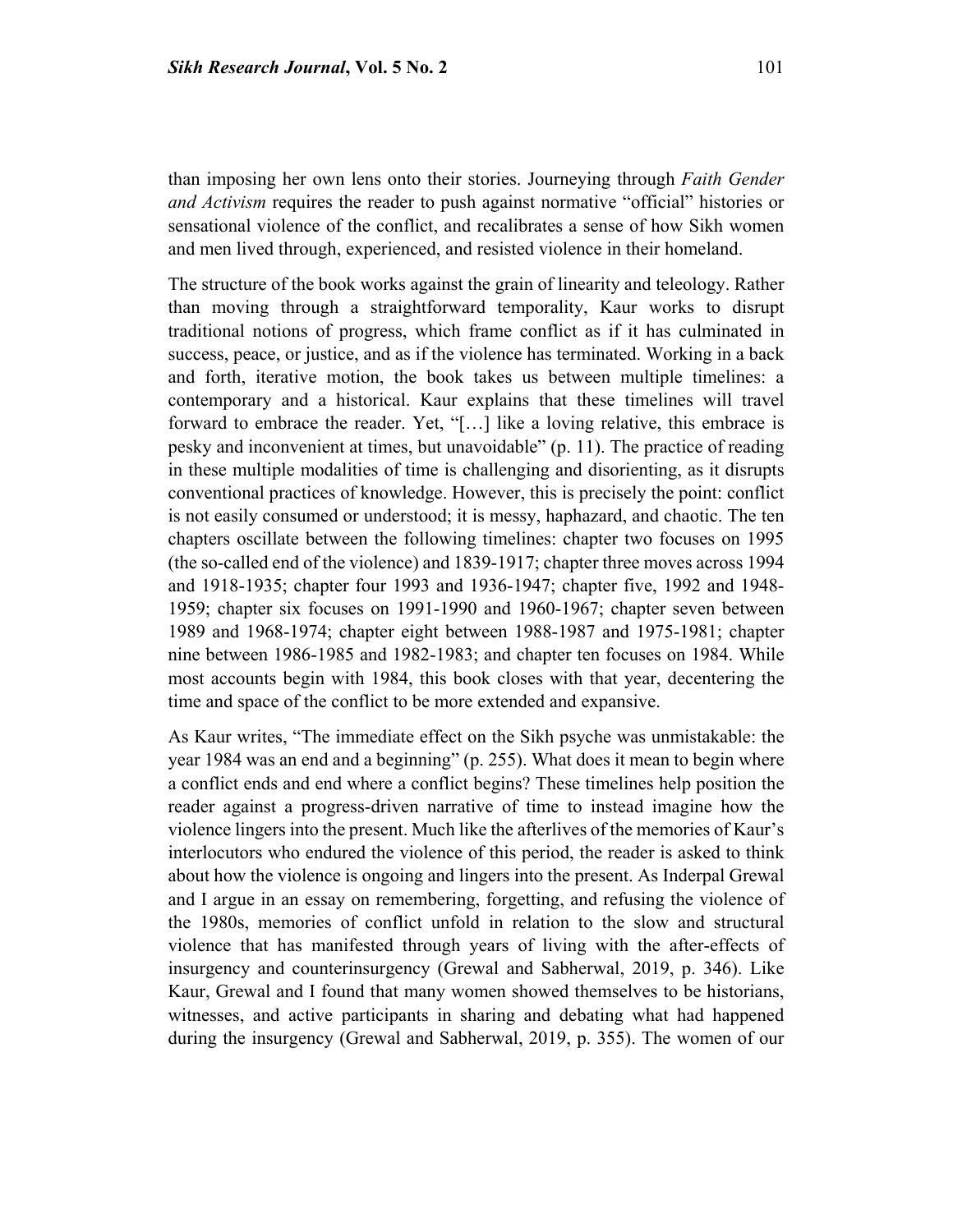research, and the women in Kaur's book, show that nearly thirty years later, while Punjab is believed to be at peace and was overcome by the power of the state that put down the insurgency, these narratives of "success," and "peace" do not explain the afterlives of violence, the changes that altered social, political and economic lives, or the complex relations of gender and power that comprise the present as it is informed by the past. Kaur's work reveals that 1984 is not static, or frozen in time, but it is significant in the making of timelines, flashpoints, and memories for Punjabis across generations.

Kaur's work is an important intervention in the fields of Sikh Studies, Women's and Gender Studies, and for scholars and activists who work on religious and ethnic violence. The book is textured and layered, written through an explicitly feminist lens, circling around the lives of three protagonists, who found themselves at the center of the conflict: Justice Ajit Singh Bains, once known as the "communist judge," later affectionately called the "people's judge;" Baljit Kaur, who used a video camera to record significant evidence of the conflict; and Inderjit Singh Jaijee, who returned to Punjab to document abuses even as others were fleeing. Though these three interlocutors narrate, supplement, and provide lawyer-activist lenses to the different stories Kaur highlights, it is the women—Paramjit Kaur Khalra, Kulbir Kaur Dhami, Rachpal Bains, and Kuldip Kaur, among others—who fill in the lacunae of the innerworkings of the conflict. These women work as support systems and care networks for everyone around them. The symphony of women's voices illuminated throughout the book indexes the unwritten stories of those who were often forgotten heroes throughout the conflict. Sharing the stories of women within the context of a conflict that has been told predominantly through the lens of masculinity and men's stories has a profound impact in reshaping the epistemologies of conflict in Punjab.

Undoubtedly, these women's stories are difficult to read. The violence they speak of—police brutality, torture, projects of impunity, physical and sexual violence are unthinkable acts that have forever left residues for the community. Acts of violence were not met passively, however, and were resisted. Kaur shows how Sikhs lived their lives and defended their families and communities amidst states of emergency and the Terrorist and Disruptive Activities (Prevention) Act (TADA) (p. 86). For instance, Paramjit Kaur Khalra, Jaswant Singh Khalra's wife, worked tirelessly to get justice for her husband who was disappeared and then murdered. As Justice Bains said, "Without her grit, even such an obvious case could not have survived in the courts" (p. 30). It is Paramjit's dedication to fighting for justice that Jaswant's killing has not faded into the background, as just another of the many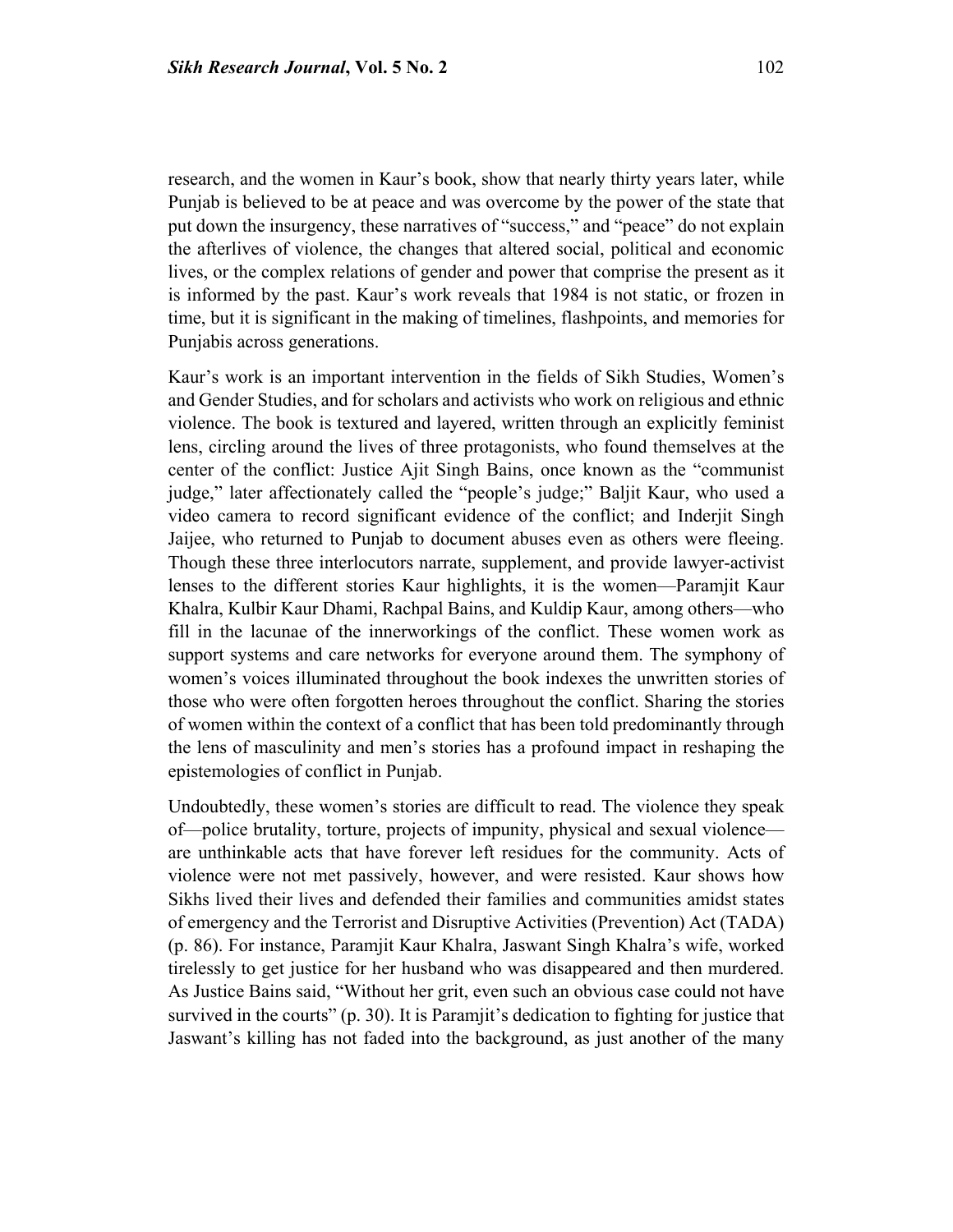cases that were easily dismissed by the Indian government. In one of Kaur's interviews with Paramjit, she powerful says, "[…] Meanwhile I meet women survivors of violence, like old mothers of boys who were killed, doing menial work to earn daily rotis. But it is in the land of Guru-Shaheeds. A miracle could still happen. Till then, we keep living our lives the best we can" (p. 52). Paramjit's commitment and resilience in the face of violence speaks to the larger argument of the book—how women pushed against logics of the state as fighters of their faith, family, and community. In addition, Kulbir Kaur Dhami, a Sikh woman who was kept in a secret torture camp with her husband and their young son, explains in an interview, "I've seen a lot. My habit is to speak from what I've seen" (p. 63). In describing her life, Kulbir articulates herself as a historian and knowledge-keeper, someone who has lived through, documented, archived, and is now sharing her lived experiences. Her experience of police violence is just one of the many atrocities committed by the police against Sikh families, but as Kulbir tells her own story, it becomes clear that she is not only a victim of this situation, but that she is attempting to bring justice and reconciliation to her family and to others impacted by the violence.

While Kaur's book is a pivotal feminist project, there are a few points that could have been more carefully considered. For instance, while caste is an important part of the project and Kaur discusses the plight of Dalits across Punjab, it is not immediately clear how Kaur is disrupting dominant Jat Sikh history. Though she discusses the ways in which K.P.S. Gill made the conflict out to be one that pitted Jats against non-Jats, there is little additional discussion of how Dalit Sikhs (including Mazhabi Sikhs and Ravidassias) experienced the conflict. Many of Kaur's interlocutors represent a Jat-centered viewpoint. Second, Kaur's discussion of diaspora is significant as she points out the overlapping connections between diasporic Sikhs and those in India (p. 131, 218). However, at times the back and forth between the diaspora and the homeland occurs so seamlessly that it absolves difference between the two communities. Specificities of place could have been teased out more. For instance, the NRI politics of Bhindranwale are very different across different geographies such as the U.K., Canada, and India. More attention to these differences may have produced a sharper sense of how the conflict was being constructed transnationally. Finally, though there is some discussion of Kashmir in the early chapters of the book, there is a way in which claiming Punjab as a laboratory for conflict misses other ongoing conflicts, and further exceptionalizes Punjab. One way to draw out these historical connections could have been to discuss in greater detail K.P.S. Gill and the production of a global security "expertise." Gill used his knowledge from Assam and the Northeast to shape his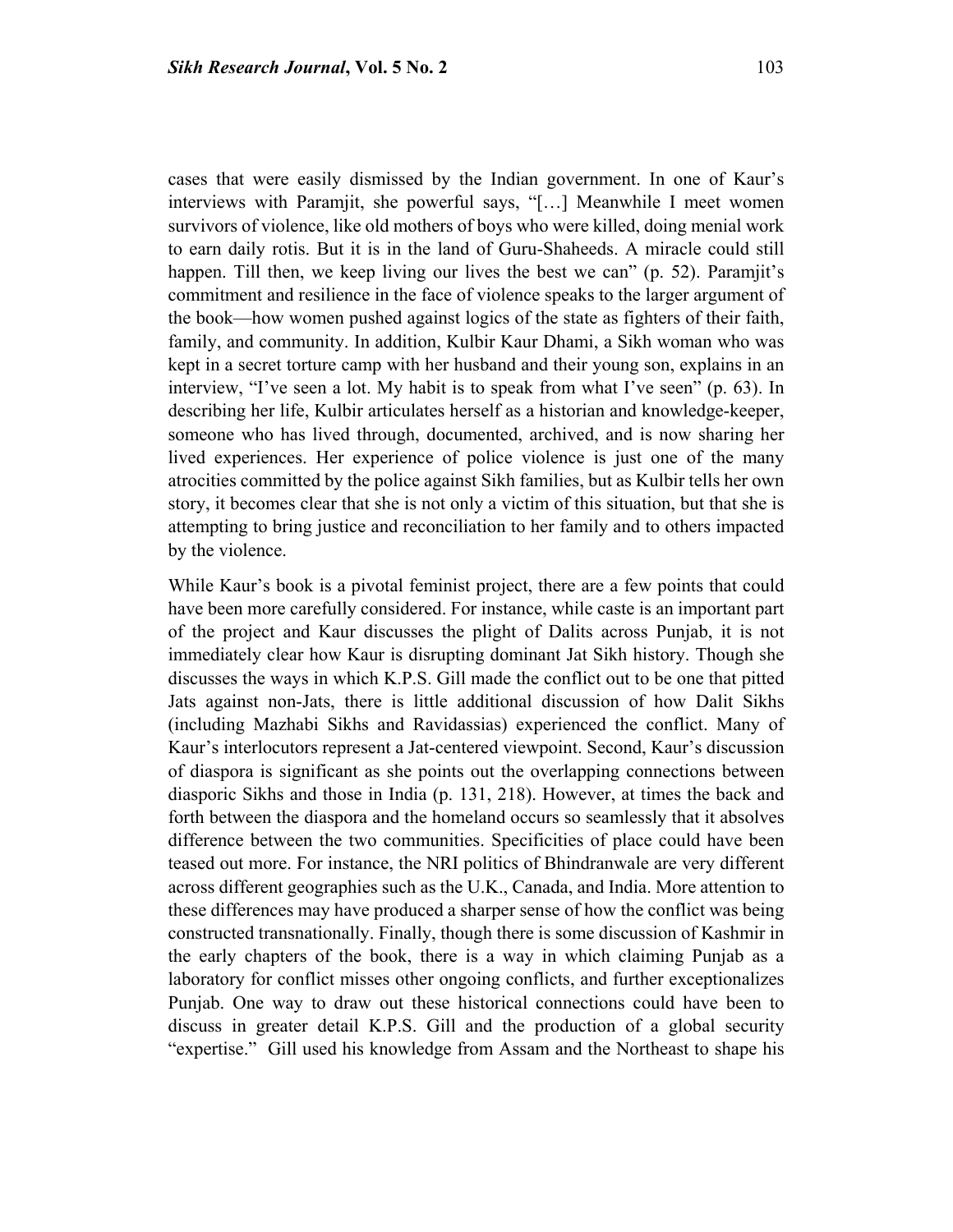Though there were points that could have been extended in more detail, *Faith, Gender, and Activism in the Punjab Conflict* cannot be expected to elaborate on every aspect of insurgency and counterinsurgency in the region. Her work remains one of the few to reflect on the conflict both through a gendered lens, and with specific attention to human rights activists in Punjab. The journeys encountered throughout her book—stories about human rights violations, gendered violence, justice, and resiliency—are paramount to understanding the everyday implications of the conflict in India. Her important work paves the way for future research on Punjab, religion, gender, and violence, and urgently adds to scholarly conversations on religion and "communal violence."

### **References**

Grewal, Inderpal, and Sasha Sabherwal (2019). "Slow Violence in Post-1984 Punjab: Remembering, Forgetting and Refusals." *Sikh Formations* 15, no. 3–4: 343-360.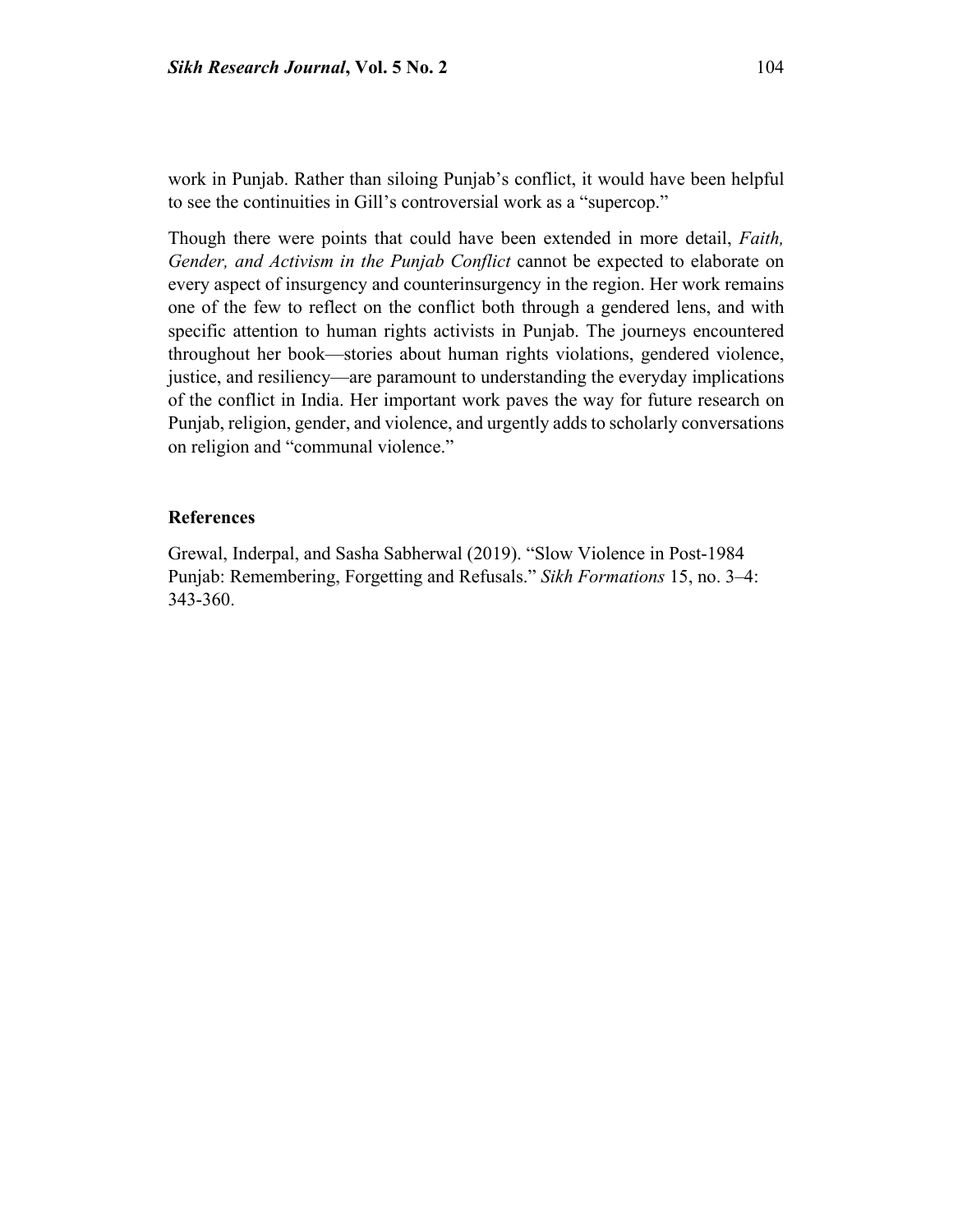#### **Book Author's Reflective Response to Review Commentaries**

Mallika Kaur, *Lecturer, UC-Berkeley School of Law*

 $\overline{\phantom{a}}$ 

*"The very act of rendering [traumatic experiences] into narrative form lends them a coherence which they do not have."* [1](#page-19-0)

The above excerpted quote and related reflection in Professor Shruti Devgan's book review reminded me of the visceral question I was consumed with while writing this book: how do you provide readers a viable yet honest journey through a tortured history—while also endeavoring to avoid torturing the memory of survivors?

Contesting any monochromatic telling, I wrote this book to provide a radically new approach to telling conflict stories. This approach, and the larger underlying questions it provokes, make the book relatable to anyone interested in civic action, human rights advocacy, citizen movements, peace, and inclusive democracy. It has been heartening to witness an often-eclipsed recent history find such diverse readership.

For their close and careful reading, I would like to sincerely thank reviewers Navkiran Kaur Chima, Shruti Devgan, Harleen Kaur, and Sasha Sabherwal. They critically and enthusiastically engaged with the layers of stories, and shared insightful reflections and suggestions.

The non-linearity of the book, which all four reviewers appreciated as a choice and ethic, asks a little more from the reader than a usual chronological telling. But through the required time-travel, it is my ardent hope all readers, just as these reviewers, are drawn deeper to various historical pockets of recent Sikh history. The book's two braided timelines help the reader traverse a brief telling of Sikh history from 1839 to 1984, in order to better understand the focus of the book, which is the contemporary conflict history from 1984 to 1995. That's a vast time period, but as Harleen Kaur noted in her review: "injustice's arc has been longstanding."

<span id="page-19-0"></span><sup>&</sup>lt;sup>1</sup> Andrews, Molly (2010) "Beyond Narrative: The Shape of Traumatic Testimony," in eds. M. Hyvärinen et. al., *Beyond Narrative Coherence*, Amsterdam and Philadelphia: John Benjamins Publishing Company, pp. 147-166, 148.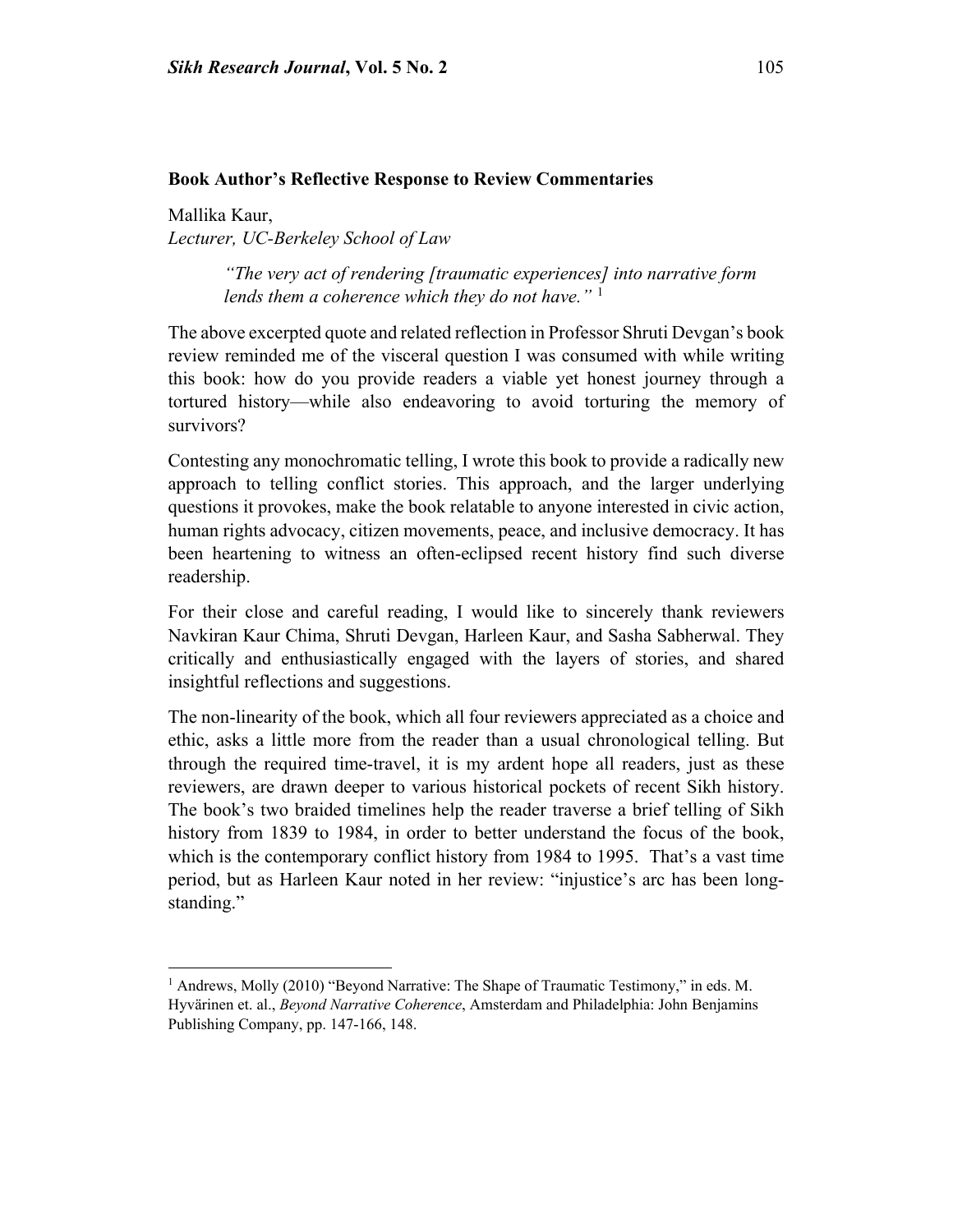While triangulating historical details was important, the book's narration was precisely attempting to evoke the kind of emotions described by Navkiran Kaur Chima: "juxtapose[ing] the banality and beauty of everyday life in Punjab with the untold human cruelty [that] was happening at the time in the police stations, interrogation (read: torture) centers, and wheat fields of Punjab." To be certain, not all Punjabis or even all Sikhs were impacted equally. Yet, even in the most privileged and self-consumed Sikh homes, an undeniable messaging by the State was internalized: Sikhs were considered suspect unless they clearly displayed their fidelity to the status quo; certain political views would cost you your life; resisting such muzzling would be seen as treacherous, dangerous, seditious, regardless of constitutional guarantees under India's own laws. The ways in which Sikhs' minoritization was perfected does indeed have parallels as well as ramifications for other communities, "including in so-called advanced democracies," as Chima noted.

The book contributes to the under-studied question of transitional justice in electoral democracies. In discussing a conflict context that has seen no regime change (unlike say, Argentina or Chile, Punjab was an electoral democracy preand post-conflict), the book engages with questions of collective trauma; reparations; and transformative approaches toward a just peace. With the benefit of hindsight; with the State's declared victory against Punjab militancy; with years of aftermath evident, I propose Punjab provides lessons for dialogue on difference, for handling dissent, for building local leadership, for piercing impunity despite staggering odds.

The book's fight against fatalism involves re-focusing us on the possibility of change on the ground, where it matters most to victim-survivors of the conflict. In *The Pinochet Effect,[2](#page-20-0)* Naomi Roht-Arriaza writes about Chilean judges who became "norm entrepreneurs," (p.215) applying international human rights law to their local context. As I note in footnote 82, Chapter 2, Roht-Arriaza measures external pressure and activity by the internal impact it creates: international attention (like the sensational arrest of Chilean dictator Pinochet) and some transnational trials are beneficial precisely when they prompt shifts in attitude in the home countries—such as emboldening judges. I will take this opportunity to remind readers to peruse the footnotes, where I placed several important

 $\overline{\phantom{a}}$ 

<span id="page-20-0"></span><sup>2</sup> Roht-Arriaza, Naomi (2005) *The Pinochet Effect: Transnational Justice in the Age of Human Rights,* Philadelphia: University of Pennsylvania Press.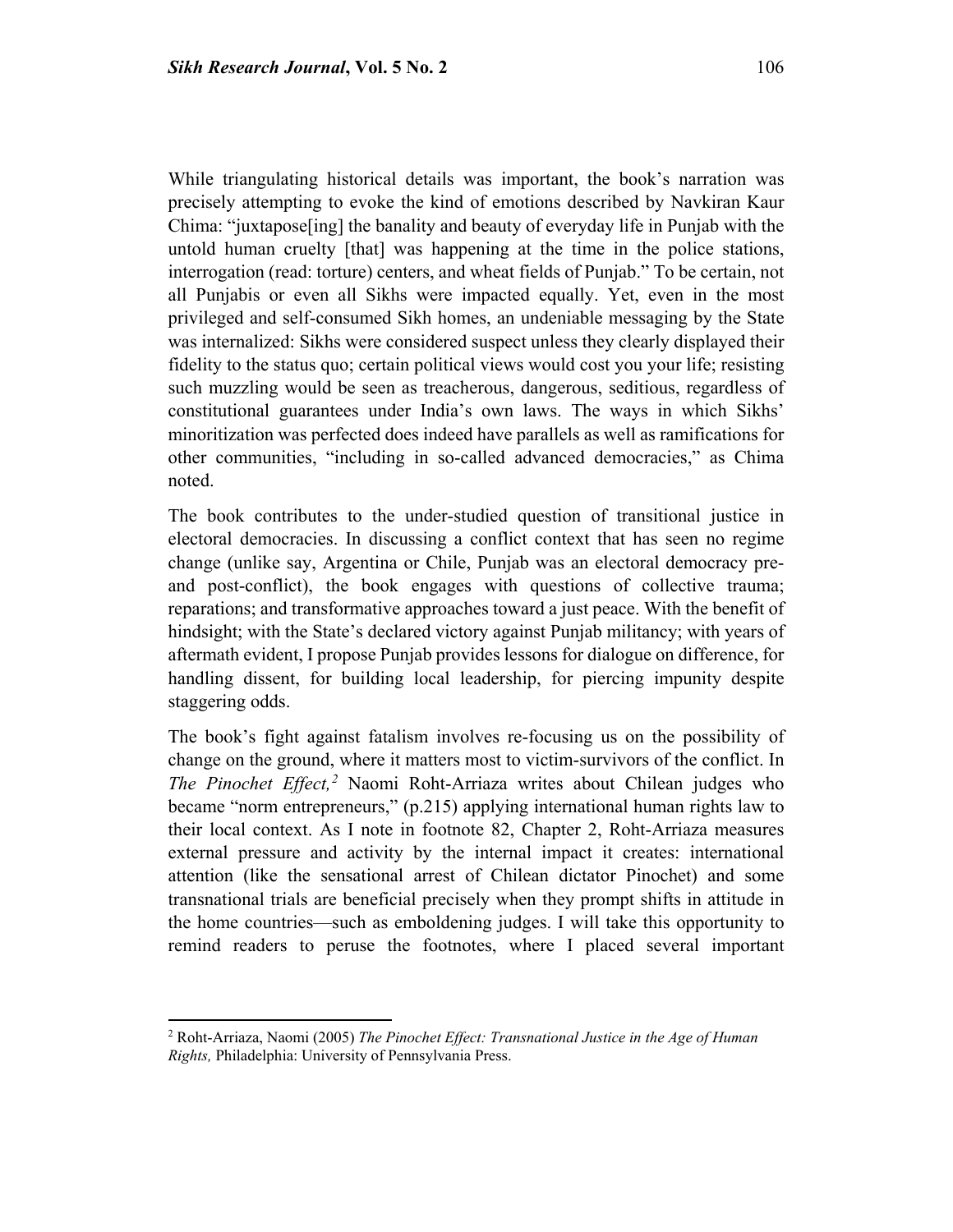summaries, anecdotes, foundational underpinnings not for their lesser importance but in order to not interrupt the narrative flow.

The choice for the narrative included employing as vehicles of storytelling the life stories of the three extraordinary people on the cover of the book, people who found themselves at the center of Punjab's hazardous human rights movement: Ajit Singh Bains, Inderjit Singh Jaijee, Baljit Kaur. But this is not a collective biography. Each chapter contains many other stories, most in fact of people and families relatively very disadvantaged when compared to the three protagonists. Most of these stories remain unfinished and illustrate how, despite the State's wishful diktats, as Sasha Sabharwal beautifully notes "narratives of 'success,' and 'peace' do not explain the afterlives of violence." Punjab was declared "post-conflict" without truth, justice, reparation, reconciliation.

Yet, as I say in the Preface "the events in Punjab ha[ve] since been used as a blueprint to respond to dissent and rebellion in other parts of India" (p. vi). To Sabharwal's point regarding exceptionalism, I do not suggest in the book that Punjab is *the* only blueprint used by the Indian state since. Still, I do believe in the importance of studying Punjab independently. Giving it its own attention, is not simply a matter of respect or representation or independent identity, it is also a matter of historical integrity: Punjab's own story is so large, yet so untold, it needs not one new dedicated book, but many more –that I especially hope will emerge on areas that I could not begin to fully explore in my project. This book's undulating layers attempt to highlight just how many diverse stories flowed through Punjab's rivers, first when they flowed in Maharaja Ranjit Singh's empire, outside of British control; later as they were tamed by the British; and then when they were bloodily and artificially separated between two new nation-states. The stories are so numerous, divergent, complex, and as Sabharwal notes, many more need to be told. She is correct that teasing out caste dynamics was not a specific project of this book. As Devgan's review notes, the book early on signals the entrenched caste dynamics in Punjab: "When Jaijee's father insisted on caste mixing in their home kitchen, his actions were met with criticism." And at the subaltern level my understanding is that there were many non-Jatts, including Dalits, among the militants as well accused militant supporters (for example the Dalit Sikh prisoner in Chapter 3 who would bow to the mango tree that witnessed inhumane torture, p. 81). And as I note in Chapter 7, solidarities across castes were extremely threatening to ruling powers, as exemplified by the deadly State resistance to the Minority and Dalit Front organization. Still, the granular stories in the book do not evaluate the differentiated experiences and aftermaths of the conflict by caste, especially for non-dominant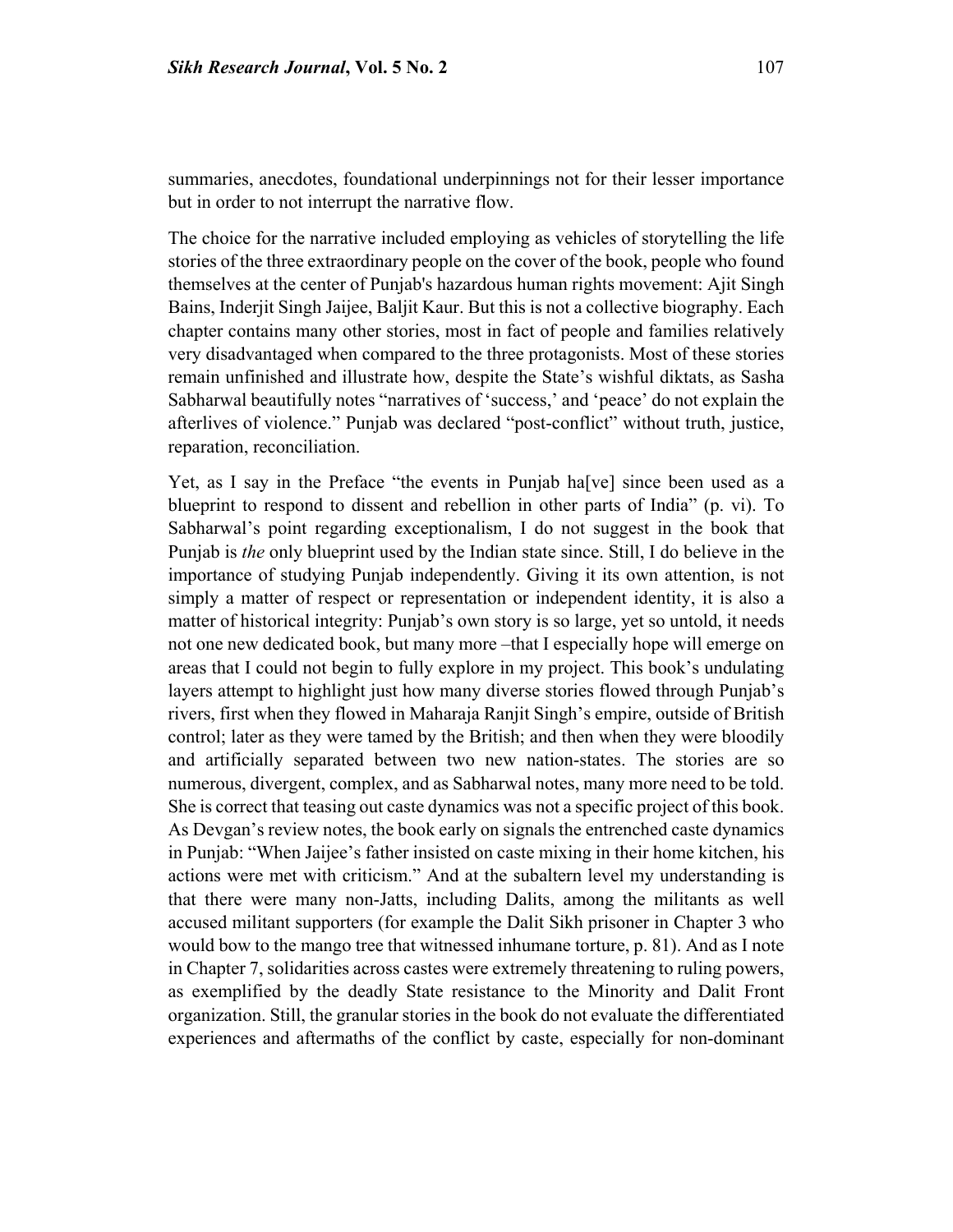castes. As I note also in Chapter 3, there are several worthwhile and immediately politically relevant investigations pending on the relationships between castes, deras, the conflict, and post-conflict.

Similarly, Sabherwal is correct in noting that this is not a book about the Sikh diaspora. I paused at her observation that "at times the back and forth between the diaspora and the homeland occurs so seamlessly that it absolves difference between the two communities." I reflected on how the interlocutors—as well as myself who made those back and forth journeys have come to remember them in an amalgamated manner. The book does not take room to tease out those "specifics of space." And of course any future project focused on the diaspora should also properly problematize the binary: home and diaspora. There are so many communities within these distant but proximate groups.

Harleen Kaur's review notes the book's brief—even if vivid—exploration of a subgroup within the umbrella community of "women" during the conflict. Kaur notes the book "engages with the ways in which Sikh women who were part of the Punjab Police found ways to resist while bearing witness to atrocities of genderbased violence." The book, focused on human rights defenders and those they were defending, does not for the most part contain stories from the viewpoint of State actors or perpetrators. Yet, I consistently found that my interlocutors had held tightly to stories where agents of the State displayed resistance to top-brass orders and retained their humanity. Perhaps this is why Justice Bains continues to believe that if only the government had allowed a truth and reconciliation process, Punjab's present would look very different (the State in fact scuttled the one such process, the People's Commission, led by civil society, as examined in chapter 2).

I must clarify however the point in Harleen Kaur's review that the protagonists emphasized that "until it was clear Indian courts could deliver true justice, there was no point in attempting to navigate the oppressive system for these murders either." Legal case details during the conflict years are available to varying extents, which is instructive: till the mid-90s legal remedies were *de facto* suspended in Punjab. Case descriptions in the book thus also draw from non-legal sources. However, as far as possible and as soon as possible, the protagonists pursued legal remedies. They tirelessly believed in engaging systems, no matter how seemingly intractable, towards establishing a rule of law. They never had the luxury to give up on the systems that are meant to protect the people; because that is the only recourse for folks living on-the-ground, despite the deficiencies of those systems. The oldest enforced disappearance case of Kuljit Singh Dhatt, a sarpanch, killed in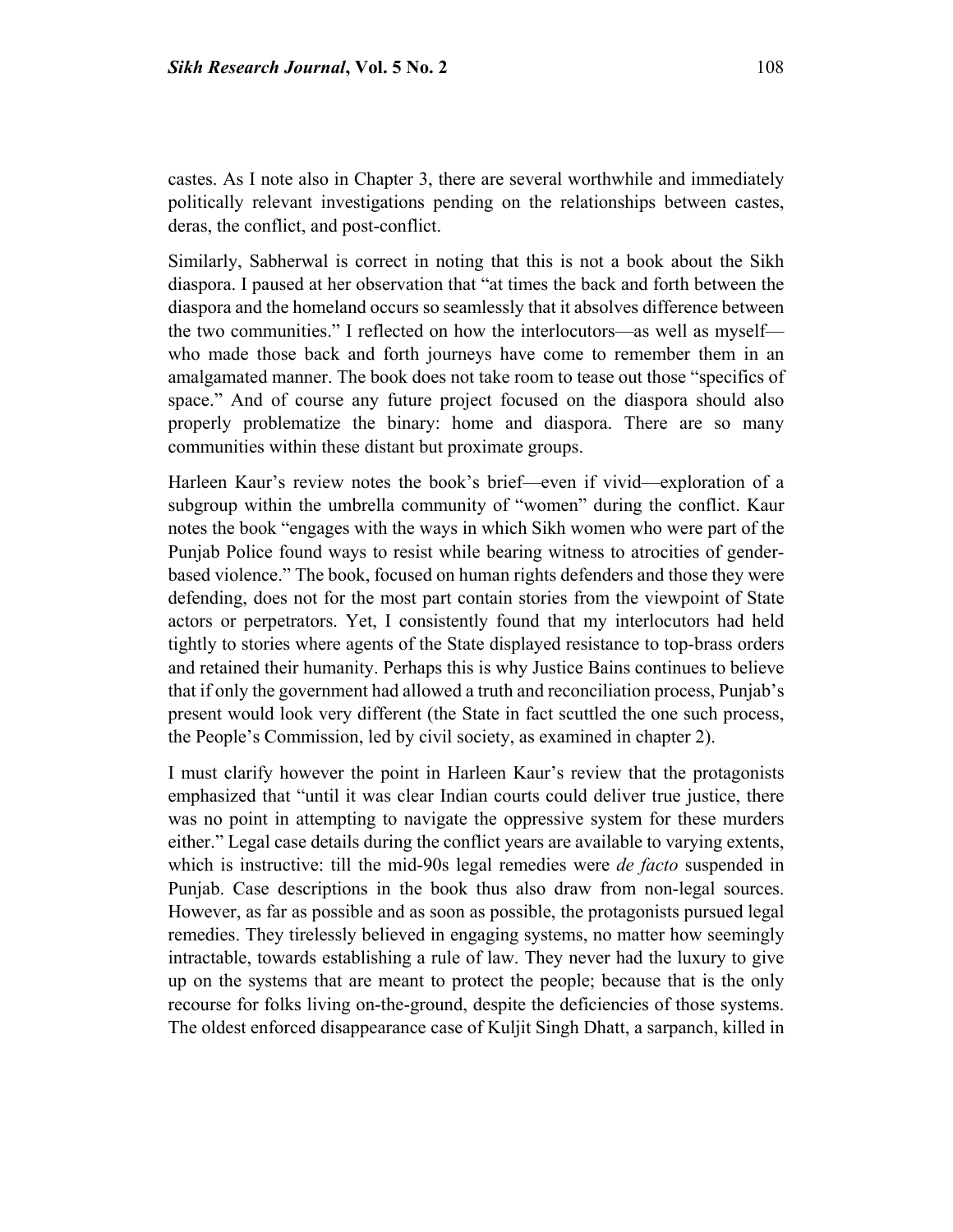police custody in 1989 (as described in Chapter 2), is still in the system: appeals in his case are still ongoing.

Finally, I wish to add that the feminist lens appreciated by each of the four reviewers is not limited to excavating women's stories. Sabherwal notes that the book includes a "symphony of women's voices," a recognition of the diversity within. Further, a feminist lens attempts to bring out a symphony of nuances in all stories. "The Sikhs" or "the militants" in most available accounts are generally presented as abstract, homogeneous groups. Or in more serious works, there is an acknowledgement of the non-homogeneity. But longer and layered stories can show what academic papers tell.

Sikh men's voices, beyond stereotypes, too need increased space in our telling, reading, and understanding of Punjab's recent history. Plenty of Sikh men, even those who were directly persecuted by the State, committed to human rights activism and remained unaffiliated with combatants. To take just one example: the many roles taken by the father who himself was "left to play an inhumane and grotesque guessing game of picking one of two urns containing his son's ashes" as noted by Devgan in her review. For one, this father, Tarlochan Singh ji, later became a fearless conduit for smuggling letters from the woman committed to staying alive in a secret torture center (Ch. 3). His own heartbreak is documented in his will, which bequeathed his small property as well as his murdered son's languishing legal case to a nephew.

Allowing men emotional stories that get to the why of the why is central to a feminist method. Thus, Justice Bains began speaking about his beloved greatgrandaunt Mai Jeevi. Asking about his boyhood connections to Mai Jeevi—the foods she cooked, the animals she tended, the advice she gave this rebellious child, the repercussions she faced as a woman who could have no biological children of her own— then shed light on his family's various sung and unsung heroes through the generations, including many single and widowed mothers who exemplified for their children, *chardi kalaa* (the Sikh belief in the ever-ascending ability of the human spirit) in praxis.

A "feminist curiosity" (as coined by the intrepid Dr. Cynthia Enloe) allows for details and granularity. I was so pleased to see Devgan's critical eye catch and comment on some of the details that provided nuance to the stories. Due to space considerations while publishing, many other specifics did not make it to the final form. But collecting those particulars was essential to the feminist process that